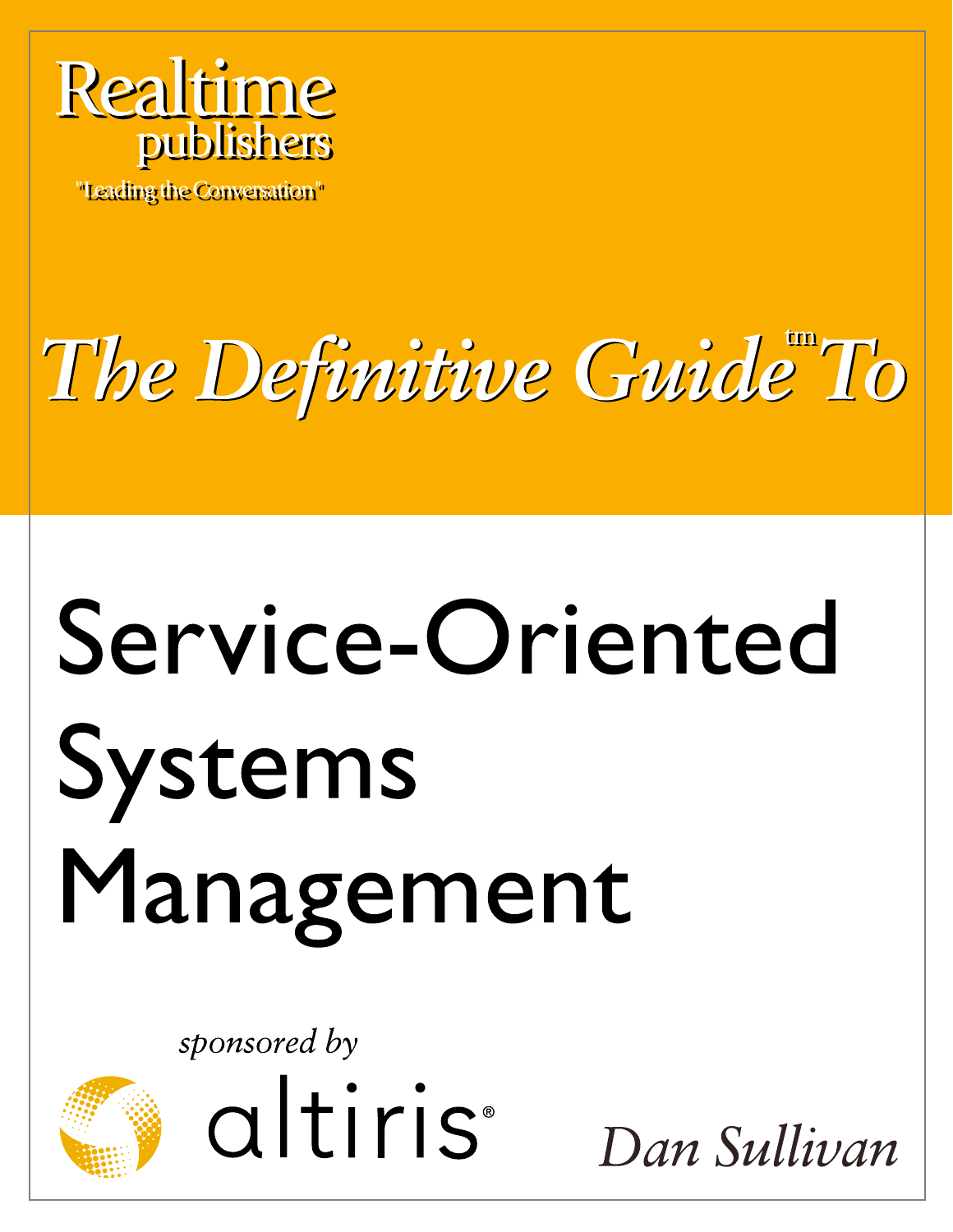| Chapter 12: Roadmap to Implementing Service-Oriented Systems Management Services245 |  |
|-------------------------------------------------------------------------------------|--|
|                                                                                     |  |
|                                                                                     |  |
|                                                                                     |  |
|                                                                                     |  |
|                                                                                     |  |
|                                                                                     |  |
|                                                                                     |  |
|                                                                                     |  |
|                                                                                     |  |
|                                                                                     |  |
|                                                                                     |  |
|                                                                                     |  |
|                                                                                     |  |
|                                                                                     |  |
|                                                                                     |  |
|                                                                                     |  |
|                                                                                     |  |
|                                                                                     |  |
|                                                                                     |  |
|                                                                                     |  |
|                                                                                     |  |
| Methods for Collecting and Verifying Configuration Item Data260                     |  |
|                                                                                     |  |
| Roadmap Step 3: Implementing a Service Model for Systems Management 262             |  |
|                                                                                     |  |
|                                                                                     |  |
|                                                                                     |  |
|                                                                                     |  |



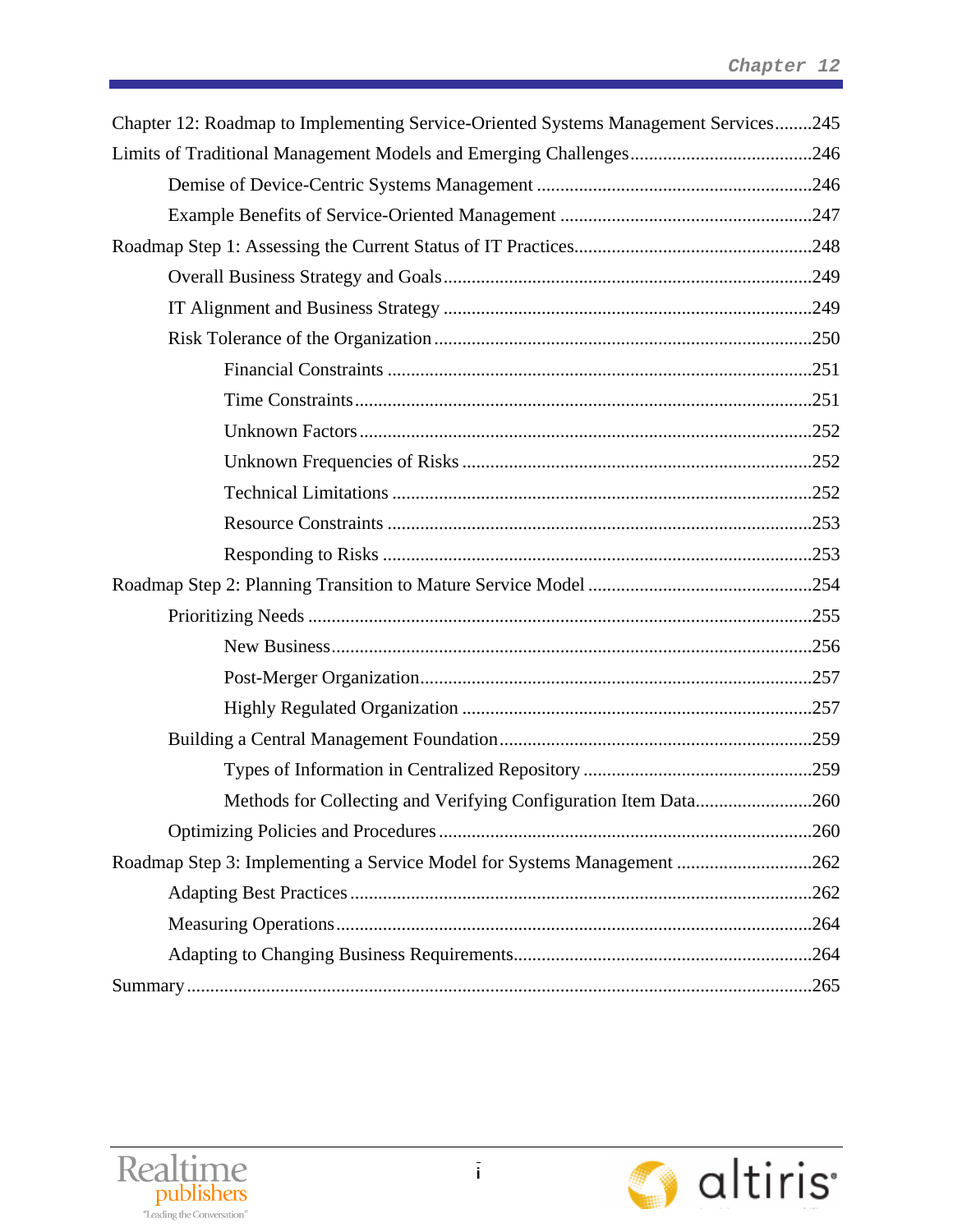# *Copyright Statement*

© 2007 Realtimepublishers.com, Inc. All rights reserved. This site contains materials that have been created, developed, or commissioned by, and published with the permission of, Realtimepublishers.com, Inc. (the "Materials") and this site and any such Materials are protected by international copyright and trademark laws.

THE MATERIALS ARE PROVIDED "AS IS" WITHOUT WARRANTY OF ANY KIND, EITHER EXPRESS OR IMPLIED, INCLUDING BUT NOT LIMITED TO, THE IMPLIED WARRANTIES OF MERCHANTABILITY, FITNESS FOR A PARTICULAR PURPOSE, TITLE AND NON-INFRINGEMENT. The Materials are subject to change without notice and do not represent a commitment on the part of Realtimepublishers.com, Inc or its web site sponsors. In no event shall Realtimepublishers.com, Inc. or its web site sponsors be held liable for technical or editorial errors or omissions contained in the Materials, including without limitation, for any direct, indirect, incidental, special, exemplary or consequential damages whatsoever resulting from the use of any information contained in the Materials.

The Materials (including but not limited to the text, images, audio, and/or video) may not be copied, reproduced, republished, uploaded, posted, transmitted, or distributed in any way, in whole or in part, except that one copy may be downloaded for your personal, noncommercial use on a single computer. In connection with such use, you may not modify or obscure any copyright or other proprietary notice.

The Materials may contain trademarks, services marks and logos that are the property of third parties. You are not permitted to use these trademarks, services marks or logos without prior written consent of such third parties.

Realtimepublishers.com and the Realtimepublishers logo are registered in the US Patent & Trademark Office. All other product or service names are the property of their respective owners.

If you have any questions about these terms, or if you would like information about licensing materials from Realtimepublishers.com, please contact us via e-mail at [info@realtimepublishers.com](mailto:info@realtimepublishers.com).



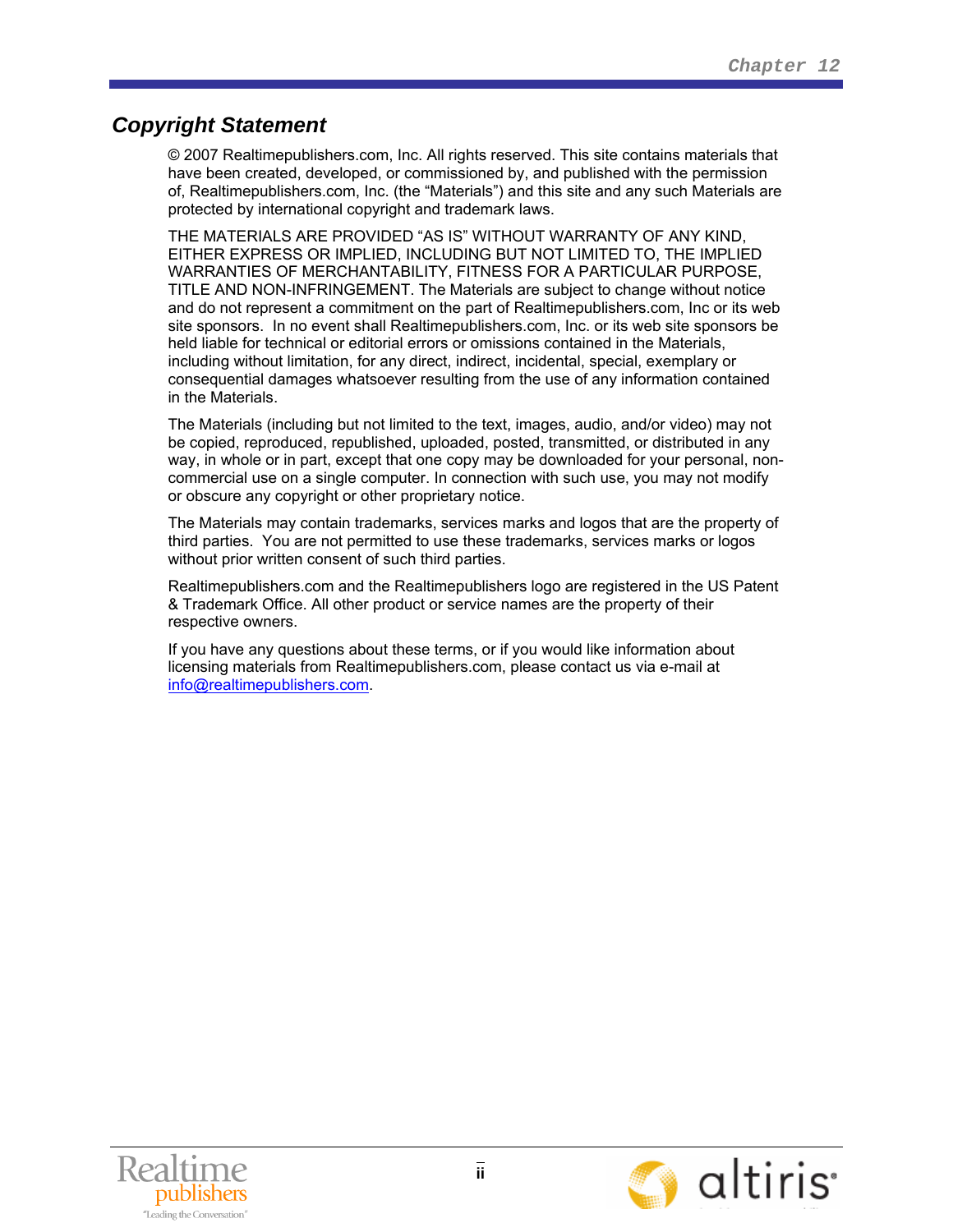<span id="page-3-0"></span>[**Editor's Note:** This eBook was downloaded from Realtime Nexus—The Digital Library. All leading technology guides from Realtimepublishers can be found at [http://nexus.realtimepublishers.com.](http://nexus.realtimepublishers.com/)]

# **Chapter 12: Roadmap to Implementing Service-Oriented Systems Management Services**

Service-oriented management is the platform for managing systems management functions across the diverse and wide-ranging needs of today's enterprises. The platform takes a functionrather than device-specific focus for several reasons:

- The need to stay aligned with business objectives requires an agile management structure
- Demands on IT management, such as compliance, apply to IT services not to specific devices
- Devices accessing enterprise resources may be managed (owned by the enterprise), semimanaged (owned by employees but subject to some IT policies, such as smartphones), or unmanaged, such as public kiosks and customer PCs that access Internet-accessible services

The evolution of service-oriented management is driven by the demands placed on IT managers and systems administrators; some of the most prevalent are:

- Responding to new market opportunities
- Reducing IT operations costs
- Sharing information and assets with business partners
- Making network resources accessible from remote locations
- Providing more services to customers online
- Meeting emerging requirements of auditors and regulators

Each of these drivers is a bridge point between business and IT operations. None of these are exclusively business or technical. The divisions between the technical and non-technical (or business) sides are fast becoming a legacy of earlier times. This chapter provides a roadmap for implementing service-oriented management by examining four topics:

- Limits of traditional management models in light of emerging challenges in systems management
- Current status of IT operations
- Transition to mature service model
- Implementation of a service model for systems management

As noted earlier, evolving demands on IT are bringing IT and business operations closer than they have been in the past.



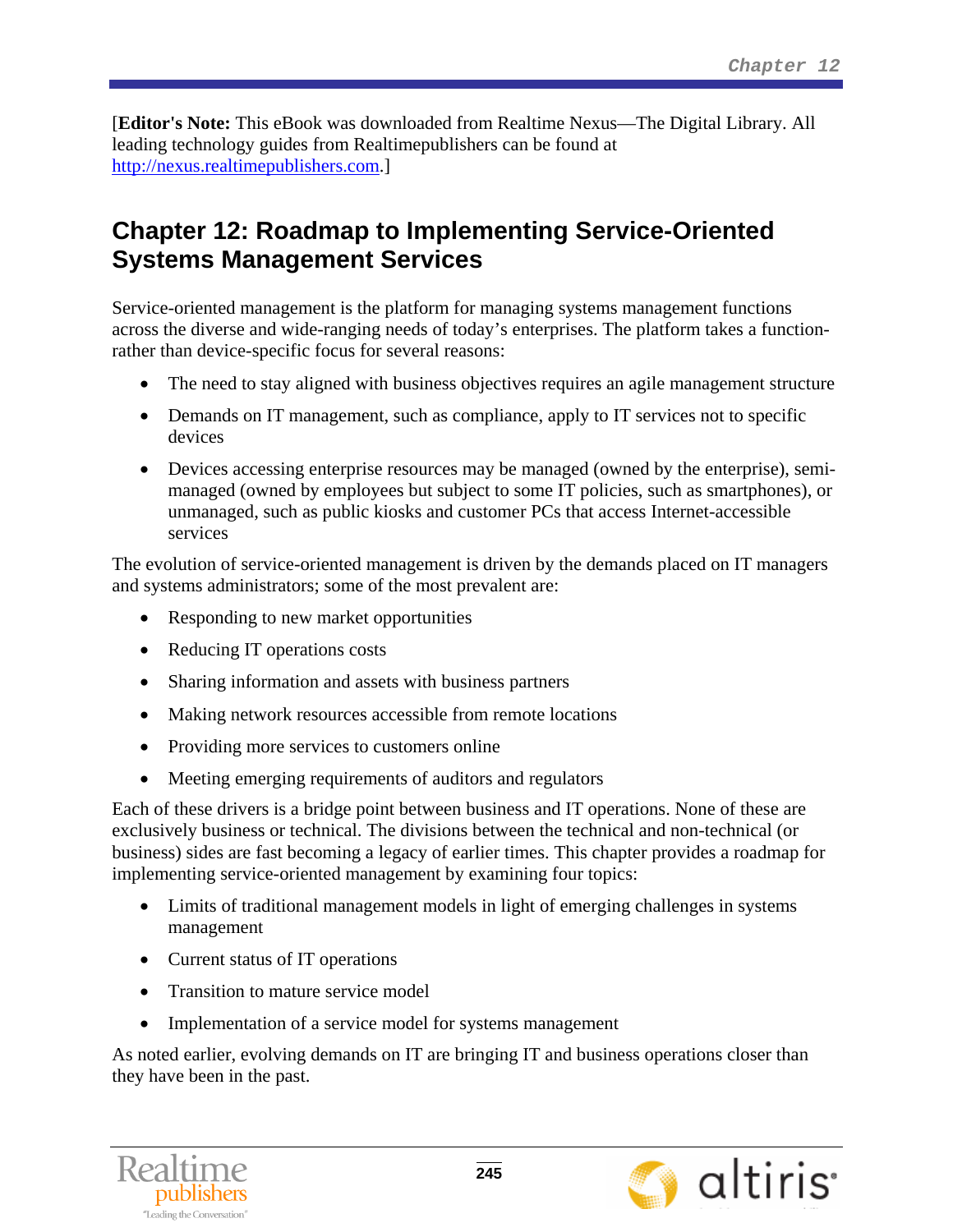# <span id="page-4-0"></span>**Limits of Traditional Management Models and Emerging Challenges**

Some may wonder why systems management practices need to change, but the fact is that the demands on IT are evolving just as much as the underlying technology.

# *Demise of Device-Centric Systems Management*

Traditional management models that focused on fixed functions or OSs for devices may not fit neatly with the way devices are deployed and reused in today's environments. For example, there was a time when it might make sense to divide management duties for specific devices based on the types of OS deployed. This might include:

- Windows desktops, running Windows 98 or other desktop-only system
- Windows servers running email and network file servers
- Linux servers that ran Web servers, ftp servers, and other low-demand systems
- UNIX servers for high-end operations, such as database servers

Today, similar Windows systems run from notebooks to servers with dual-core processors just as likely in desktops as servers. Linux servers are now just as likely to host full relational database systems as UNIX platforms are. And devices are not even limited to single OSs—virtualization allows multiple different OSs running concurrently on a single machine.

The management tasks associated with the range of devices is also consolidating into several well-understood areas:

- Procuring
- Deploying
- Patching
- Monitoring
- Securing
- Retiring

The kinds of information that must be tracked and operations performed do not vary by operating system or hardware manufacturer.



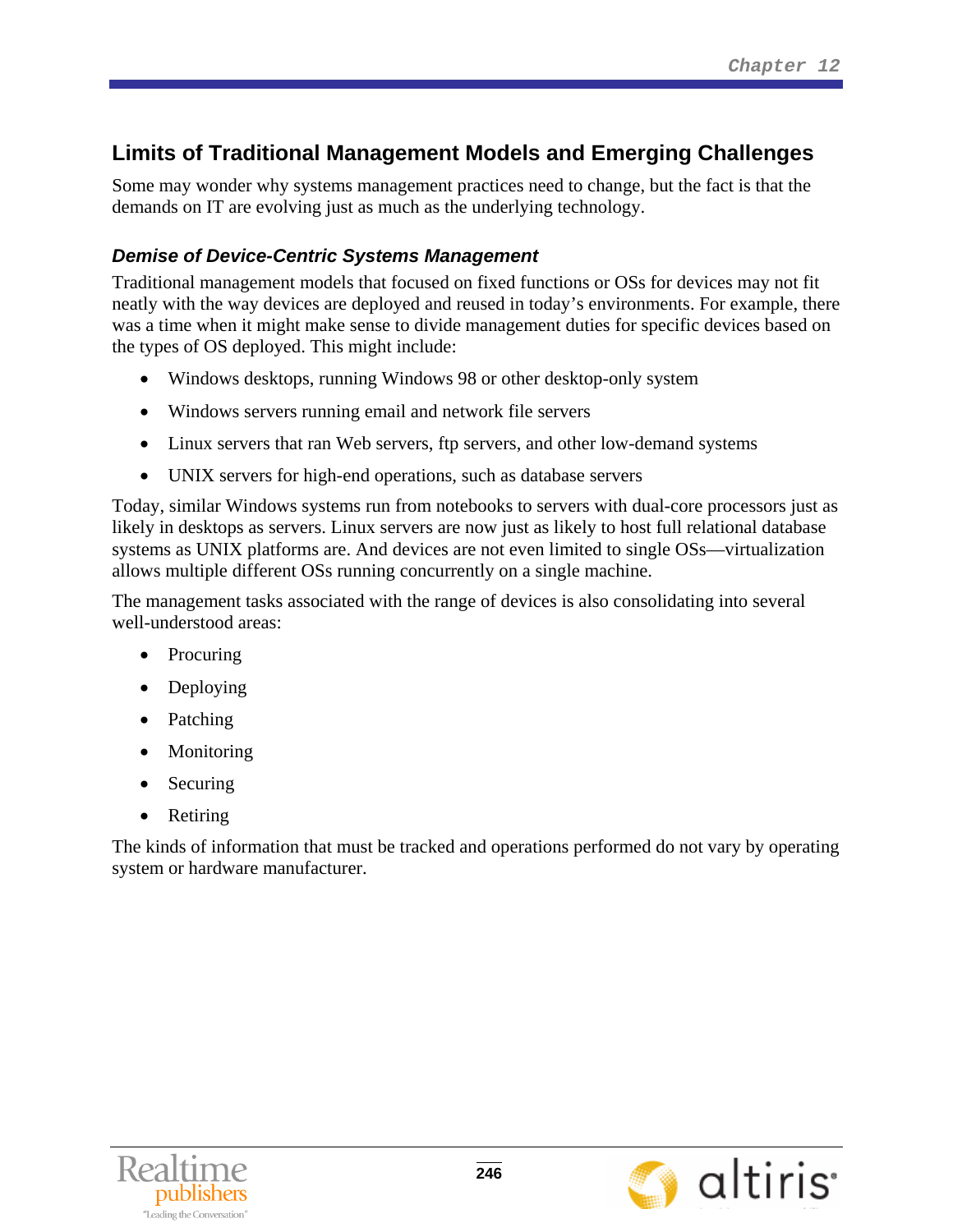## <span id="page-5-0"></span>*Example Benefits of Service-Oriented Management*

With this evolution of systems management practices comes some beneficial new practices. For example, you can now effectively track virtually all IT hardware assets in a configuration management database (CMDB). A single logical repository can provide more efficient access to information about the state of an organization's infrastructure than if the information were along the lines of platform type or assigned managers.



*Figure 12.1: CMDBs provide the means to track virtually all IT assets.* 

A CMDB captures four types of information:

- Standards and baseline
- Technical
- Ownership
- Relationship

Technical details vary by the type of configuration item. For example, hardware technical data can include model numbers, firmware versions, storage capacity, and other physical attributes. Software applications may include version numbers, patch levels, and administration documentation.



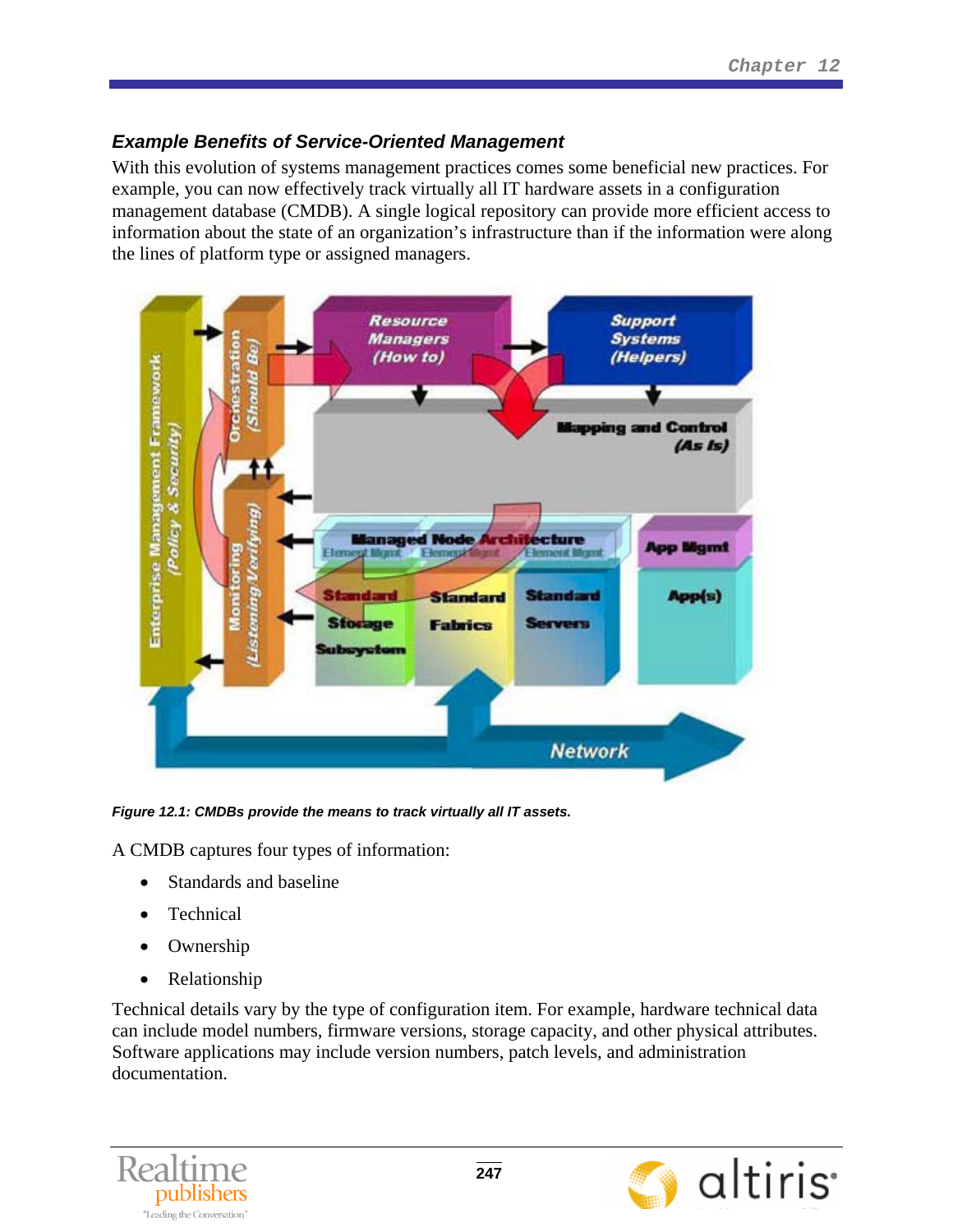<span id="page-6-0"></span>Ownership information tracks the organizational dimension of a configuration item. This can include the business unit responsible for the services provided by a configuration item. For example, the finance department may be the owner of a server and enterprise resource planning (ERP) application. Ownership may be distinct from responsibility, which should also be tracked in a CMDB. A group within the IT department may have responsibility for the application server owned by the finance department in the previous example.

Relationship data describes how configuration items depend on one another or are used together. For example, a UNIX server may depend on a particular router in the network.

Take the case of a newly discovered piece of malware that exploits a vulnerability in a commonly used code library. Which devices in the organization are using that library? Of all the vulnerable devices, which are running mission-critical operations? Which are on mobile devices that may not be connected to the network and may not receive the patch when pushed to devices by the patch management system?

Compliance is forcing a new regimen on IT operations. More controls are now required to ensure that devices are configured properly and patched appropriately. It is not uncommon to establish minimum security requirements for any device connecting to the network. Notebooks, for example, may be required to run anti-malware and personal firewalls. If these services are not available, the device is not granted access to the network. How is this enforced?

Policy management solutions and access control devices have to be coordinated to ensure any device accessing the network is in compliance. A single policy can apply to multiple devices and devices may be subject to multiple policies. The responsibilities of systems managers are growing rapidly and automation is essential to keeping up with these changes. If automated systems management solutions are not in place, or partially in place, the first step is to assess the state of IT management practices.

# **Roadmap Step 1: Assessing the Current Status of IT Practices**

IT practices are so wed to the particulars of the technology deployed in an organization that it is easy to underestimate the importance of the business drivers behind IT operations. For this reason, the first step in preparing for the move to a service-oriented model of systems management is to understand the following:

- Overall business strategy and goals
- The state of IT alignment with business strategy
- The risk tolerance of the organization

The purpose of this step is to ensure that the technical decision making in later stages is done in a way that supports the broad objectives of the organization.



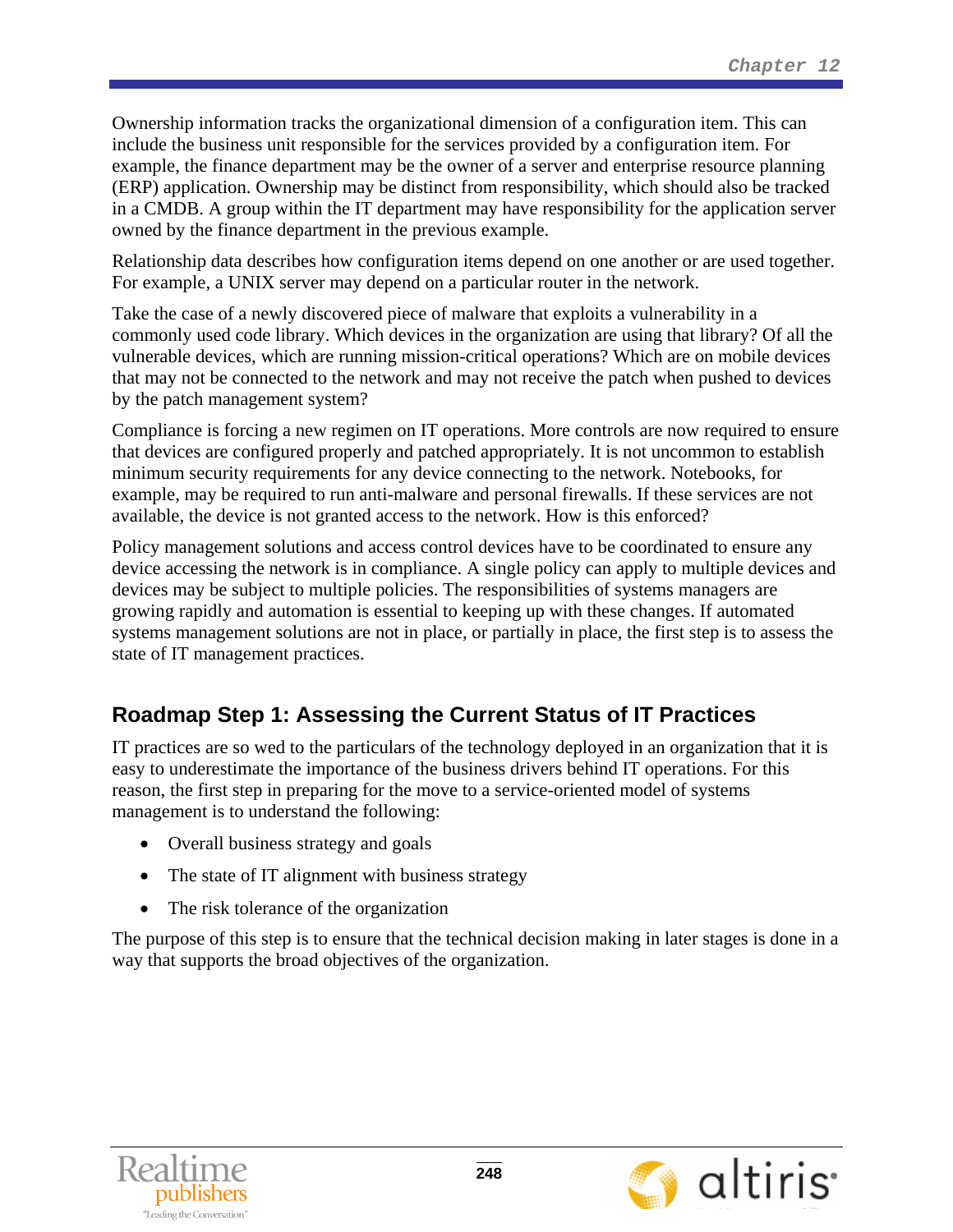# <span id="page-7-0"></span>*Overall Business Strategy and Goals*

This may sound obvious, but then again, starting at the beginning always does. The first step in the move to service-oriented strategies is understanding the strategy and goals of the organization. Of course, if the organization is a commercial entity, the goal is to make a profit and increase shareholder value; if the organization is a government agency, the goal is to serve the agency's constituency. That is the obvious part; the less obvious part is how to do it.

Executive management sets goals and strategies that answer the "how" question. For example, a company may have the goal of increasing market share in a particular region and will do it by improving customer service. An agency may decide that it will improve service to its constituency by reducing the cost of delivering three high-volume service transactions. These are the kinds of goals that IT manager can take as guides to formulating IT plans; they are in essence the functional goals that IT, in conjunction with other departments, must deliver. An important aspect of this process is prioritizing support offerings, controlling support costs, and in some cases, outsourcing low-end priorities. Making sure IT managers understand functional goals and keeping IT operations in sync with those goals is an ongoing process.

# *IT Alignment and Business Strategy*

Clear definition of business goals coupled with communication about those goals is the basis of IT alignment with business strategy. Some challenges with keeping IT and executive direction in sync include:

- Bridging the business and technical parts of an organization due to difficulties translating from business goals to technical implementations
- Including IT in planning changes in business direction; for example, a shifting emphasis to new markets, product lines, or business models
- Keeping business managers aware of changes in technical implementations, such as resource limitations, development cycles, and changes to delivery schedules of new systems or modifications to existing systems

Ironically, it is often not technical problems but communication problems that can cause the greatest difficulties at this level. However, one of the advantages of a service-oriented management model is that operations are managed at a higher level of technical abstraction that more easily aligns to business operations. This can contribute to more effective communications between business managers who might describe goals and problems in terms of services and technical managers who can now measure and control operations in terms of those same services.

Bridging the gap between business and technology concerns and objectives requires a sound understanding of both realms. Meeting business requirements often requires staffing IT operation with business analysts along with technical professionals.

The final piece of the first step of the roadmap is assessing the risk tolerance of the organization. As Figure 12.2 shows, goals and executive strategies may drive IT operations, but all these decisions are made within a particular and organization-specific environment for risk and risk tolerance.



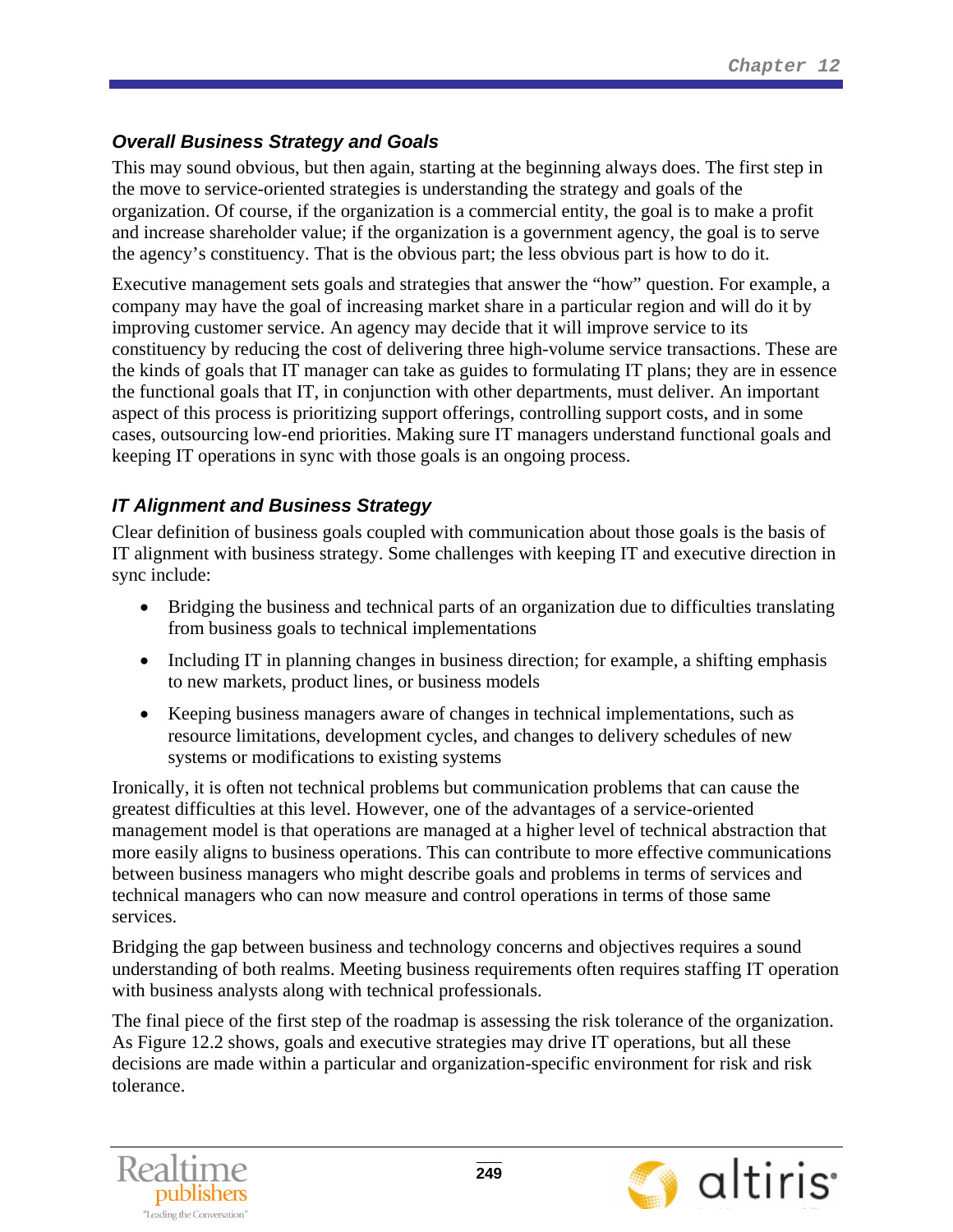<span id="page-8-0"></span>

*Figure 12.2: Risk tolerance is part of the background in which all business and technical decisions are made.* 

# *Risk Tolerance of the Organization*

Well-formulated goals and strategies for achieving those goals are necessary but not sufficient to guide IT decision making; another required piece is an understanding for the risk tolerance of the organization. No strategy can guarantee success—there will always be unknowns and uncontrollable events that thwart best efforts. Take for example, a large-scale migration to Microsoft Vista. Although best practices, such as the Business Desktop Deployment guidelines, can help with the planning and assessment, the potential for problems still exist. Risks include operational downtime due to software incompatibilities, insufficient hardware, errors in establishing access controls, and insufficient service desk resources.

**Example 7 For more on Vista migration, see the [Microsoft Desktop Deployment Center](http://www.microsoft.com/technet/desktopdeployment/bdd/2007/default.mspx?WT.mc_id=bddov) and the Altiris Vista** [Resource Center.](http://www.altiris.com/campaigns/vista.aspx)



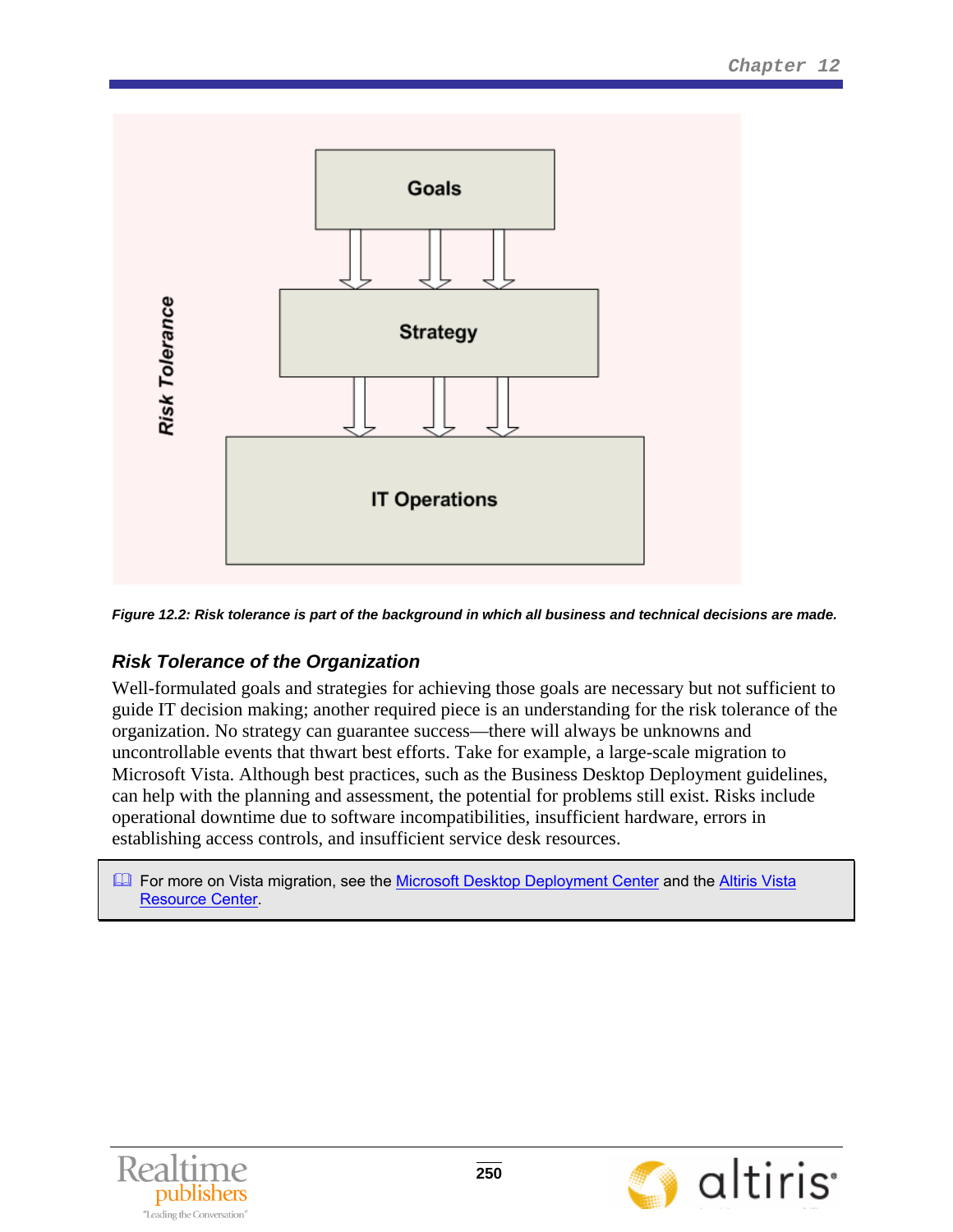<span id="page-9-0"></span>A formal risk analysis can identify the theoretical cost and benefits of risks and risk mitigation strategies. Of course, executives and managers will try to mitigate these risks but there are limits to these efforts:

- Financial constraints
- Time constraints
- Unknown factors
- Unknown frequencies of risks
- Technical limitations
- Resource constraints

Understanding these limitations and working around them must be guided by the organization's tolerance for risk.

# **Financial Constraints**

Managers have limited resources for dealing with risks and choices will often have to be made between mitigation strategies. For example, should funds be invested in a new higher-capacity backup system or should those same funds be used to upgrade network security? Both are arguably essential to maintaining business operations, but there may be funds for only one.

- $\mathscr{P}$  Investment options can be measured in several ways:
	- Return on investment (ROI)
	- Internal rate of return (IRR)
	- Net present value (NPV)
	- Payback period

 Alternatively, several methods may be used in combination, much as with the balanced scorecard model.

# **Time Constraints**

Time constraints are also a factor. One may have the funds and staff with the technical skills to address a problem but not the time. If a company acquires another firm with poorly designed network architecture, should the new resources be redeployed following the company's architecture? Ideally yes, but it may require pulling senior systems administrators and network managers away from other high-priority projects.



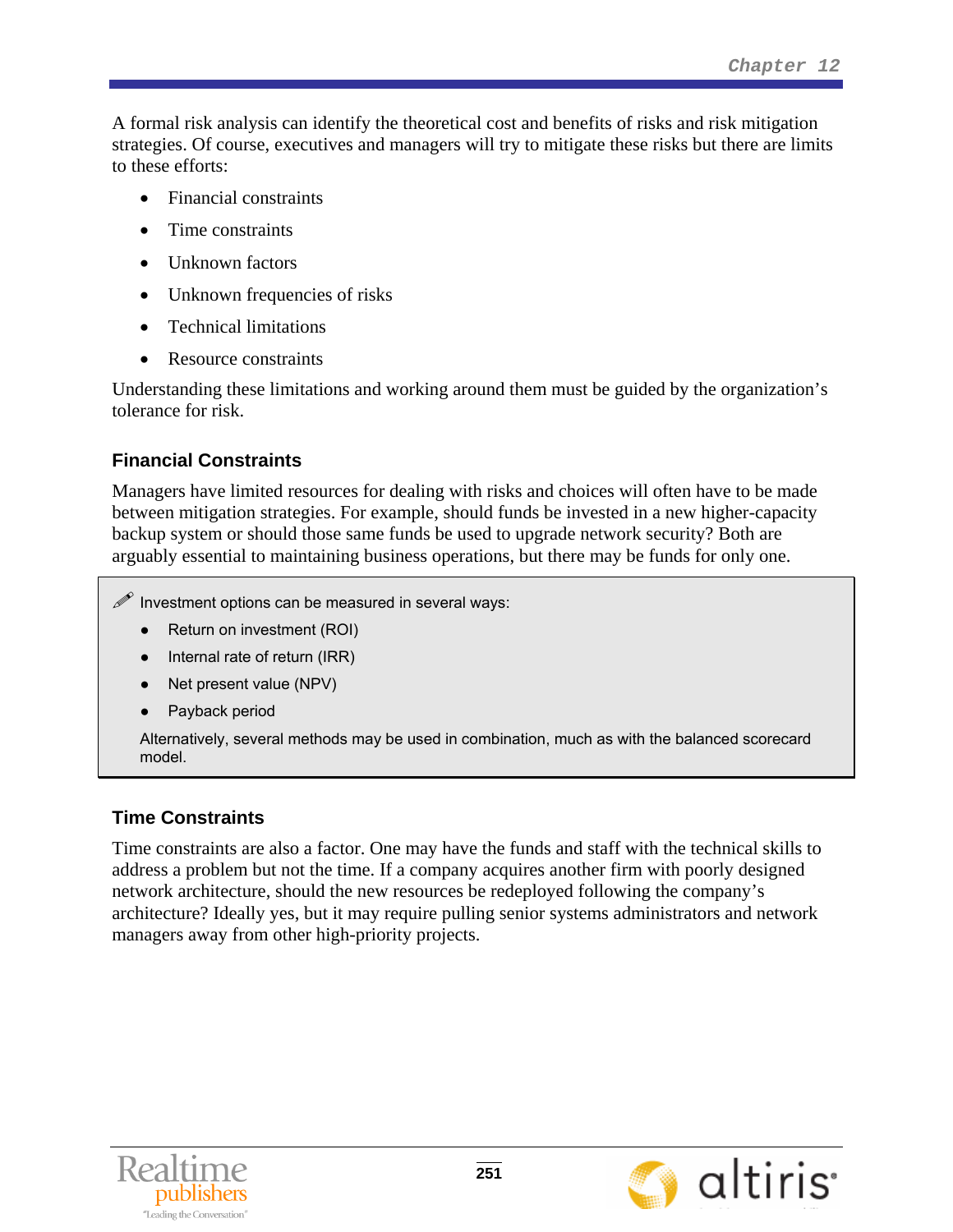# <span id="page-10-0"></span>**Unknown Factors**

There is little one can do about unknown factors except to plan in terms of broad generalities. Natural disasters, security breaches, and systems failures are broad risks but you will never be able to plan in detail for all types or understand the impact of all possible instances of these risks.

Another class of unknowns is the impact of risks. A fire that destroys a computer center is easily quantified. The cost of a data loss incident is not so clear, but key factors include:

- Diminished brand value
- Loss of customer loyalty
- Fines and other compliance costs

In addition to these kinds of unknowns, another group of unknowns add to risk assessment difficulties.

# **Unknown Frequencies of Risks**

Weighing the impact of risks requires understanding the expected frequency of those risks occurring. For example, if an IT center is built on a 50-year flood plain, one can estimate the expected cost of the risk associated with floods.

Unfortunately, not all risks are so well understood. For example, there is little historical evidence to estimate the probability of a successful breach of database security and the theft of customer financial information. There is anecdotal evidence from isolated incidents but without measures of the full breadth of breaches and details of each breach, it is difficult to assess the frequency.

In such situations, the risk tolerance of an organization is the best guide. Are executives willing to invest \$100,000 in new security measures to prevent a database breach? How about \$1,000,000? Defensive investments can be difficult to justify because there is always the chance that they will never be required.

# **Technical Limitations**

For some risks, you simply do not have adequate mitigating solutions. Information security has always been a matter of responding to emerging threats that are motivated to circumvent existing countermeasures. Some of the best methods for dealing with known risks impose unacceptable limitations. For example, Windows Vista has been designed with improved security measures but some existing software will not function under these new security measures. Users have a choice to not run these applications or to run them with elevated privileges that provide similar access to earlier versions of the Windows OS. As Figure 12.3 shows, what is desired and what is achievable can be vastly different because of the constraints facing the organization.



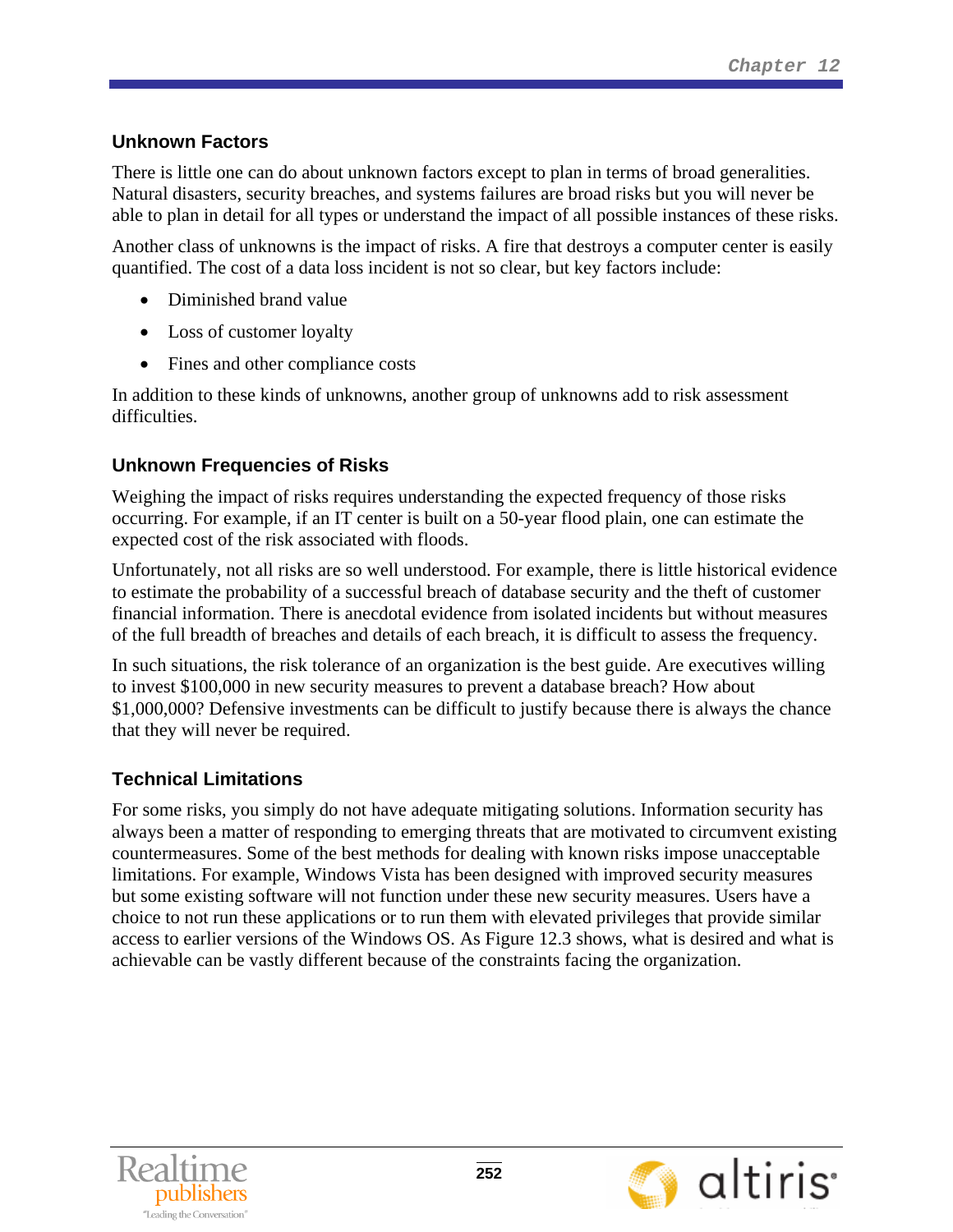<span id="page-11-0"></span>

*Figure 12.3: A variety of constraints limit an organization's ability to reach the ideal level of risk mitigation.* 

#### **Resource Constraints**

Another constraint is the availability of resources, especially staff with sufficient skill sets. Again, planning can mitigate some of these risks but there is always the potential for a key person to leave a project at a critical time.

# **Responding to Risks**

Once risks have been identified, an organization can respond to those risks in one of three ways:

- Accept the risk
- Mitigate the risk
- Transfer the risk

Accepting the risk means the organization understands the risk, has evaluated the potential costs of the risk as well as the costs and benefits of deploying countermeasures to the risk but has decided not to take any steps to reduce the risk. At first glance, this may sound somewhat irresponsible, but this is often a reasonable strategy. For example, if a data center is in a 100-year flood plain, a company may decide that moving the operation or deploying flood controls outweighs the benefits; accepting the risk is then a reasonable strategy.



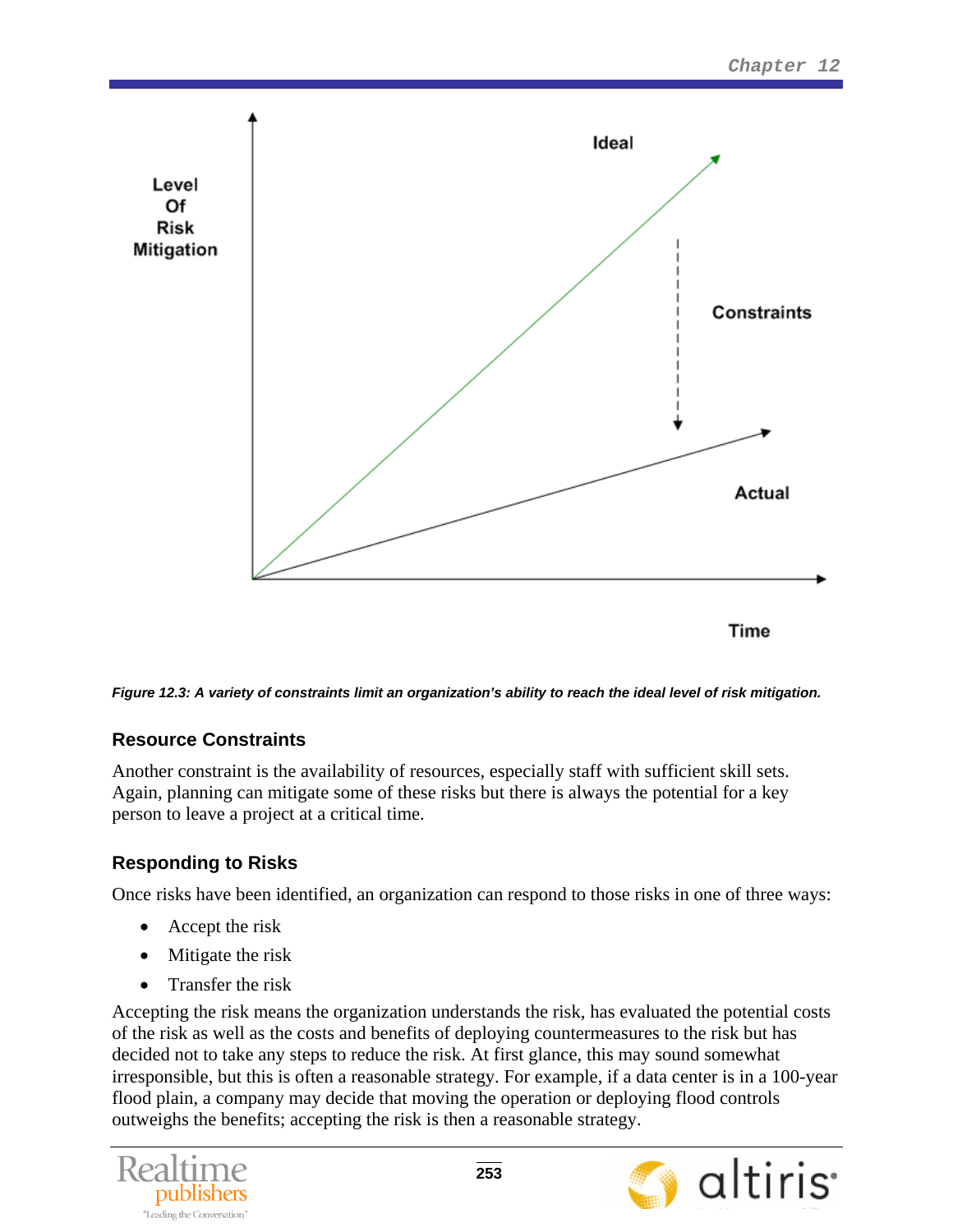<span id="page-12-0"></span>Mitigating the risk means that countermeasures are taken to reduce the risk. You use risk mitigation strategies constantly, although you may not think of them as such. Consider the following:

- Deploying anti-malware on PCs
- Implementing content filtering on network traffic
- Establishing acceptable use policies for IT equipment
- Using clusters of computers instead of a single server for a mission-critical applications
- Conducting code reviews on custom-developed applications
- Using project management best practices

These are all examples of risk mitigation measures. Some of these, such as deploying antimalware programs, are obviously done to reduce a well-known risk. Others, such as project management best practices, are not solely risk mitigation measures although it is a key proactive risk mitigation technique. In the case of project management, the best practices reduce the risk of cost overruns and delay of deliverables. Risk mitigation does not eliminate risks; that is not possible. Instead, the goal is to reduce the risks as much as possible using reasonable resources.

The final option for dealing with risk is to transfer it. This means an organization purchases insurance so that in the event the risk is realized, the insurance company bears the cost of the risk. Like risk mitigation, risk transfer is appropriate in a variety of circumstance and its use will depend on the balance of cost and benefits.

At the conclusion of step one, an organization should have an understanding of business objectives and how IT can serve those objectives. At the same time, these steps provide some perspective on risks and the ability to mitigate those risks. The next step is specific planning for a move to a service-oriented model.

# **Roadmap Step 2: Planning Transition to Mature Service Model**

The first step in the roadmap to implementing a service-oriented management model is largely preparatory. It is akin to deciding where you want to go before you get in the car and start driving. In step 2, you are still not driving but are planning how to get where you have decided to go. The planning process consists of three core operations:

- Prioritizing needs
- Building a central management foundation
- Optimizing policies and procedures
- Creating an alternative, backup plan

Let's begin with a review of the landscape of services that must be provided.



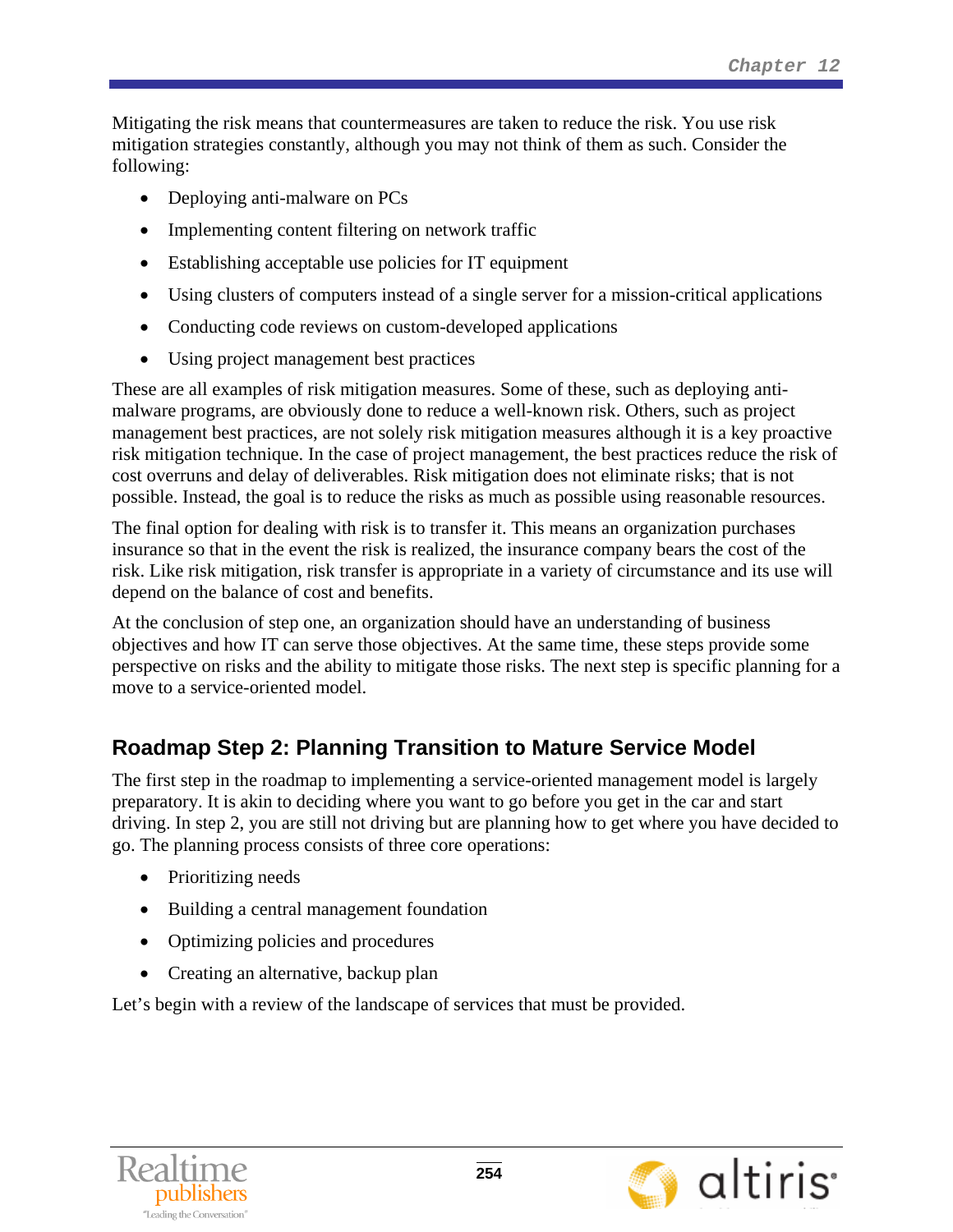# <span id="page-13-0"></span>*Prioritizing Needs*

Service-oriented management and systems management in general encompass a wide range of operations and services. The first part of the planning process is to understand which of these operations and services are the most important; common among top priorities are:

- Acquiring devices and applications
- Deploying devices and applications
- Providing service desk support
- Ensuring asset management
- Maintaining systems availability
- Monitoring systems
- Auditing and compliance reporting
- Developing applications
- Securing databases and hosts
- Enforcing policies
- Improving quality controls on IT procedures
- Ensuring application compatibility

Each of these could justifiably be considered top priorities depending on the circumstances. There is no single right answer to the question, "Where should we start?" Rather than try to force a one-size-fits-all answer to that question, it may be more useful to examine a few scenarios to see how varying circumstances shift priorities. These will include:

- A new business without an existing systems management structure
- A company that has recently acquired another firm
- A company in a highly regulated market

Again, the goal is not to provide a black-and-white decision-making procedure for how to proceed with prioritizing needs but to show some examples of the kinds of questions and issues that may influence the prioritization process.



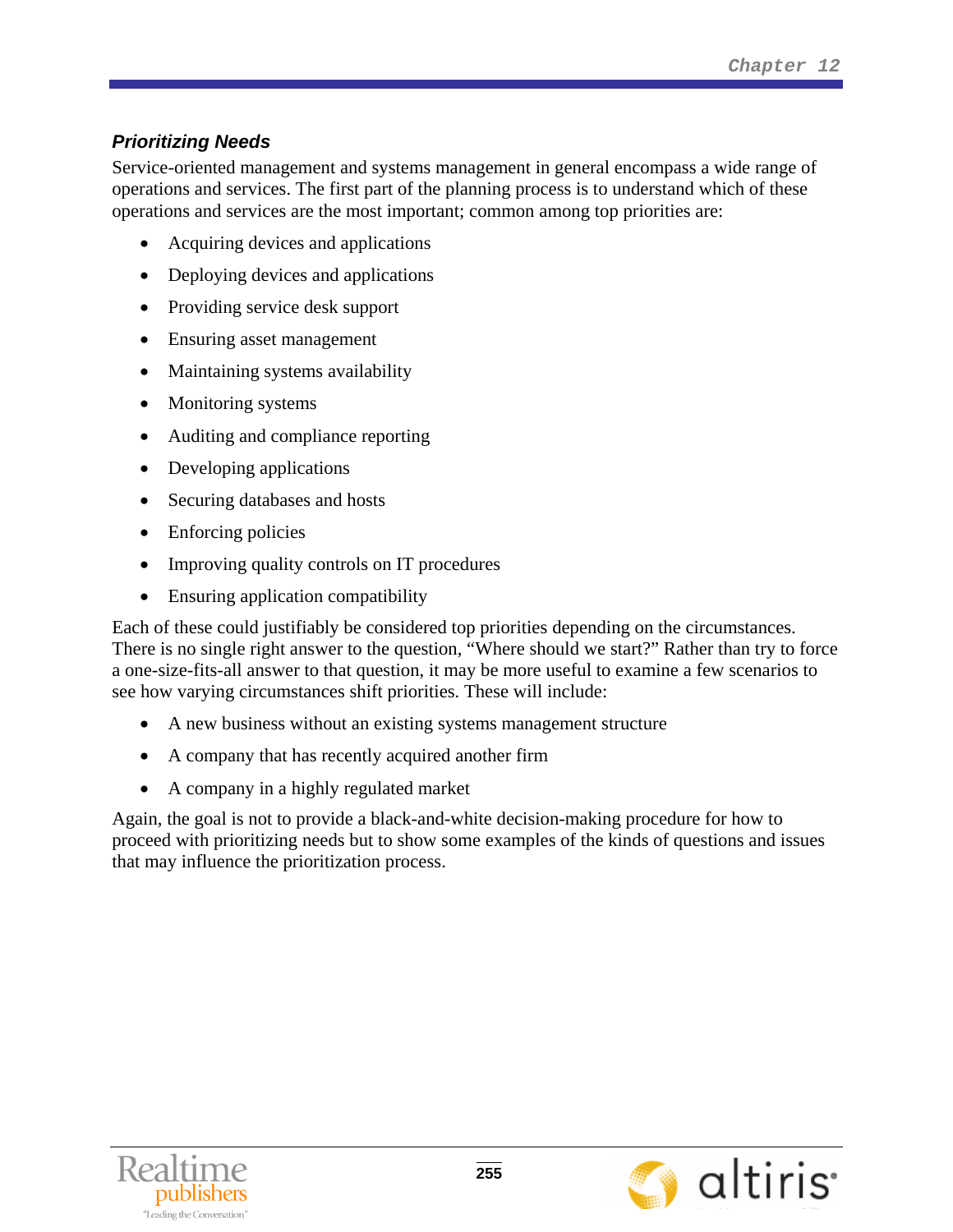#### <span id="page-14-0"></span>**New Business**

Consider a new business that is started to provide online services to manufacturers. The services are delivered through a combination of onsite consulting and online support through a customer portal. (The details of the service are not important at this point.) The characteristics of the market are:

- Relatively few compliance requirements because the customers are not in financial services, healthcare, or another highly regulated area
- The company is privately held so the Sarbanes-Oxley Act (SOX) does not apply
- The market is competitive and customers can easily switch providers, so developing customer loyalty is important
- Consultants and sales staff will need full access to IT resources from remote locations
- Customers will need access to the customer portal application but customer data should be segregated so that customers can access only their own data
- Customers expect high availability of the customer portal

Given this set of requirements, high-priority operations include:

- Acquiring devices and applications
- Proving service desk support
- Maintaining systems availability
- Developing applications
- Securing databases and hosts

A new business will of course need to acquire devices and applications, so managing that process well from the beginning is important. Also, as customer loyalty is so important in this market, service desk support will be a top priority as well. Supporting application development, system availability, and database and host security are the kinds of operations customers will not see directly but are fundamental to delivering services that are at the front lines of the business.



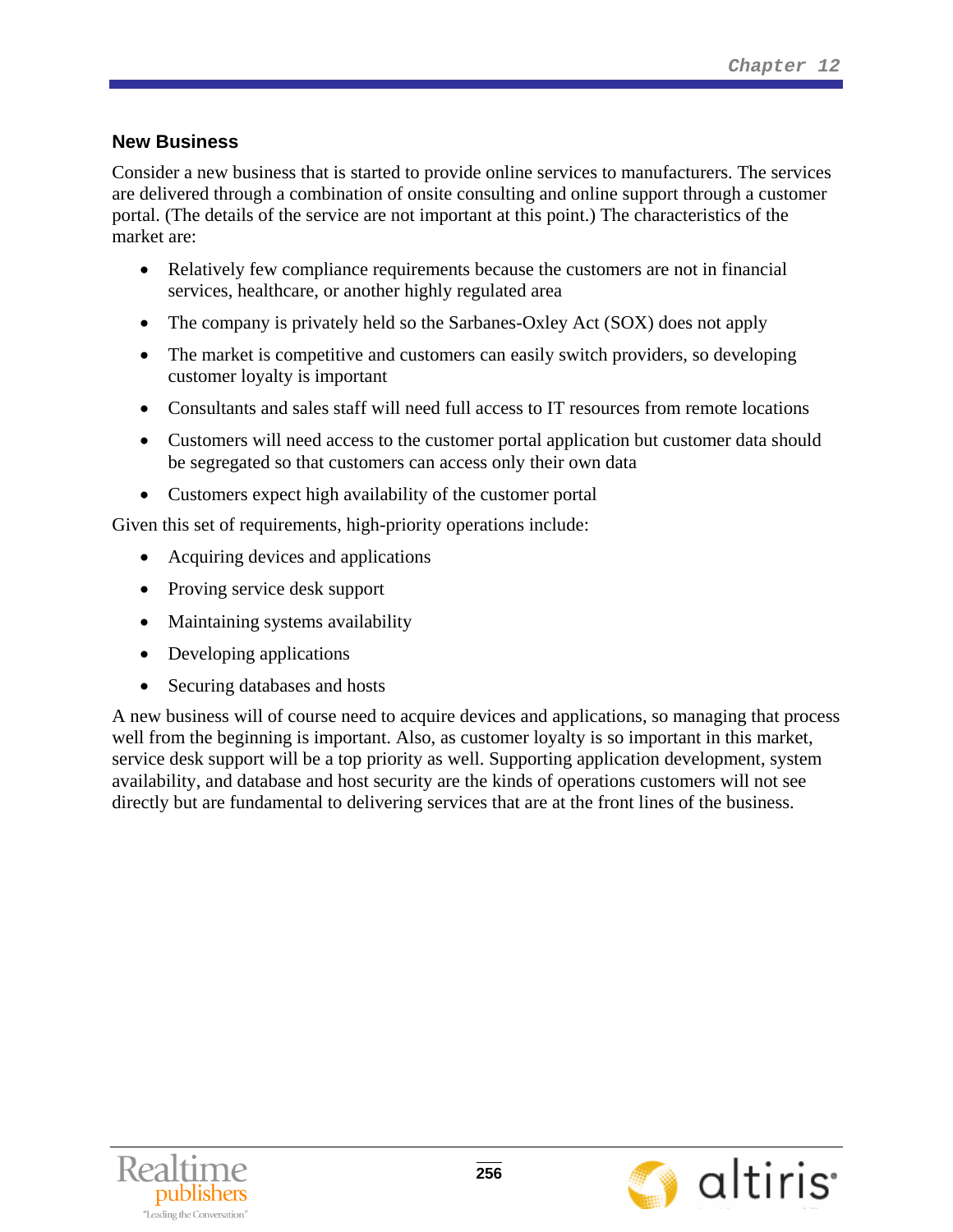# <span id="page-15-0"></span>**Post-Merger Organization**

When two organizations merge, there are often plenty of technical issues to resolve. Integrating network architectures, databases, and applications requires knowledge of low-level details and careful planning. Once the systems are integrated, systems managers will have to apply management procedures consistently across all devices regardless of how they were managed in the past. In this scenario, some of the most important operations are:

- Asset management
- Service desk support
- Databases and host security
- Policy enforcement
- Improved quality controls on IT procedures
- Configuration management

One of the first challenges to address in a post-merger situation is compiling an accurate inventory. You cannot manage a device if you do not know you have it or if you do not know where it is or what kinds of applications are running on it. Asset management is one of the top few priorities in a post-merger environment.

Mergers can be disruptive to existing operations, so service desk support can be critical to maintaining operations and efficiency. Disruptions and changes in network architecture can introduce new and unforeseen security vulnerabilities. There is also the chance that existing patch management operations are disrupted during a merger that in turn perpetuate existing vulnerabilities. Another key area is to ensure policies are enforced and procedures continue to be carried out across newly acquired assets. The priorities in organizations going through lessdisruptive changes are somewhat different.

# **Highly Regulated Organization**

Highly regulated organizations, by definition, are subject to an array of compliance requirements. Typically, regulations require that organizations establish and follow certain policies and procedures as well as be able to demonstrate that these policies and procedures are in force. Simply put, they not only have to comply but must be able to prove they comply. For these reasons, some of the top priority areas for such an organization are:

- Asset management
- Systems monitoring
- Auditing and compliance reporting
- Databases and host security
- Policy enforcement
- Improved quality controls on IT procedures



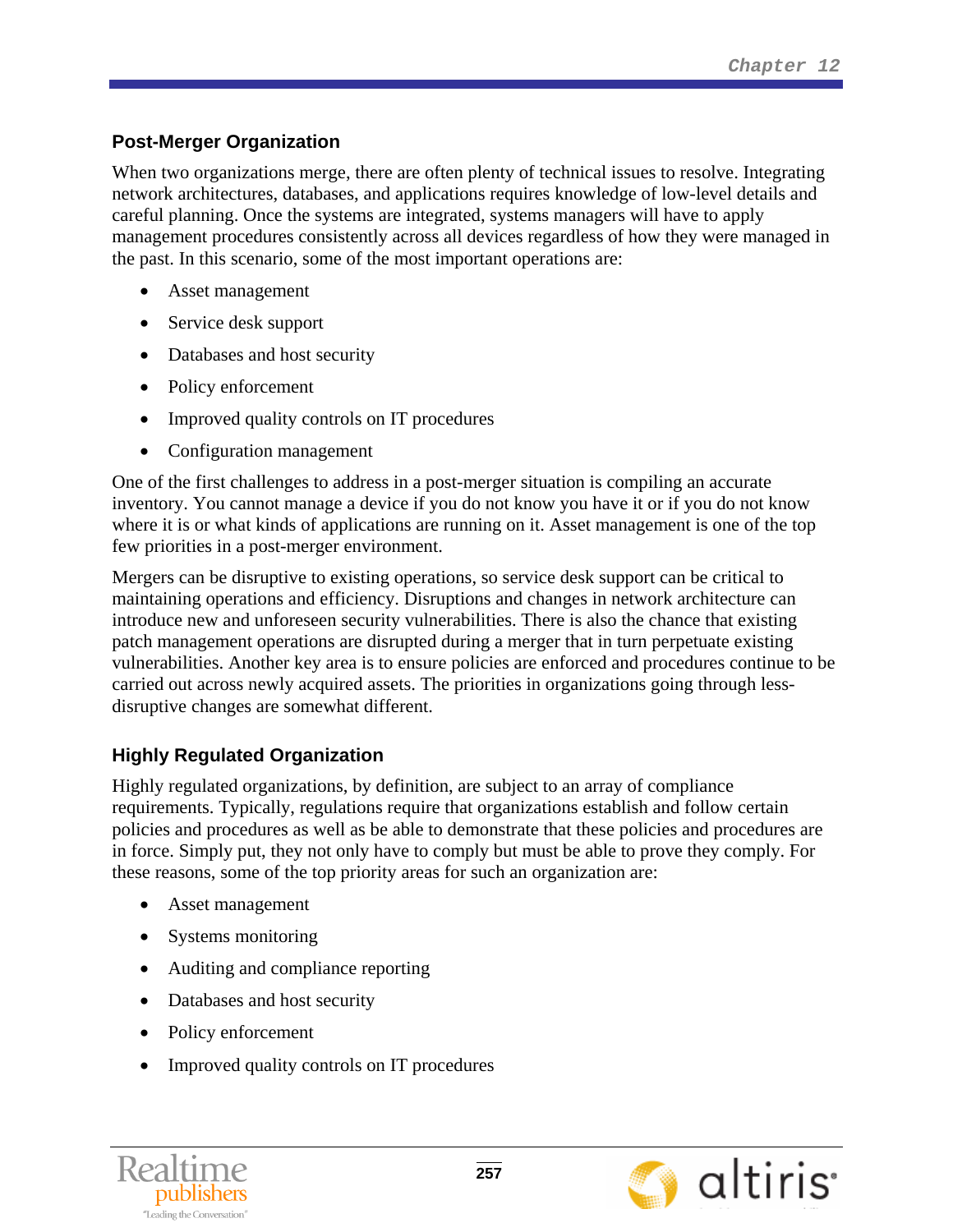Asset management is a fundamental service that enables several others. Having detailed information about the location, configuration, and status of all devices in the organization is the basis for reporting on them and demonstrating that they are in compliance. Asset management covers the full life cycle of hardware management, from procurement to disposal. Monitoring systems is another part of maintaining compliance because it is an early warning procedure that can help detect and control security breaches as well as other problems that can disrupt operations.

Auditing and compliance reporting are obviously necessary in this situation. Auditing involves more than the annual review by external auditors. Continuous monitoring and auditing of key events, such as failed access attempts, changes to deployed code, and configuration modifications should be logged and reviewed regularly.

Some of the most high-profile security breaches have involved the theft of information from databases. Part of database security is maintained with the database system itself, but much of that depends upon a secure host. Systems managers play a key role in securing databases by hardening host OSs and regularly monitoring the device for signs of security problems.

Establishing polices that meet auditor expectations can be challenging enough but ensuring those policies are enforced at all times in all applicable cases brings its own host of difficulties. Policies, for example, are platform neutral and must be enforced regardless of the device performing an operation. Consider the process of accessing a customer financial record; this could occur from:

- A desktop PC used by a customer support representative
- A batch process that runs from a central server updating account information on a regular basis
- A notebook used by an analyst investigating a problem with the account
- A smartphone, which combines cell phone and PDA functionality, used by the customer to transfer funds between accounts while traveling

Effective policy enforcement requires a combination of thorough planning and automation to ensure that all use cases are accommodated. This relates to the final high-priority need, improving quality controls on IT procedures. Monitoring operations is necessary but it may disclose weaknesses in some areas. For this reason, it is important to be able to measure the performance of IT operations, especially as it relates to compliance-oriented policies and procedures. Management reporting on operational procedures can help isolate problem areas and measure the effectiveness of various remediation plans so that procedures eventually meet expectations.

There is no absolute ordering of priorities that applies equally well to all organizations. Priorities will largely be driven by the business strategies of the organization (which are assessed in the first step of the roadmap process) and the current state of the organization. Although the priorities will vary, two themes are common across organizations making the move to serviceoriented management: the need for a centralized repository of information and reporting and the benefits of optimizing policies and procedures.



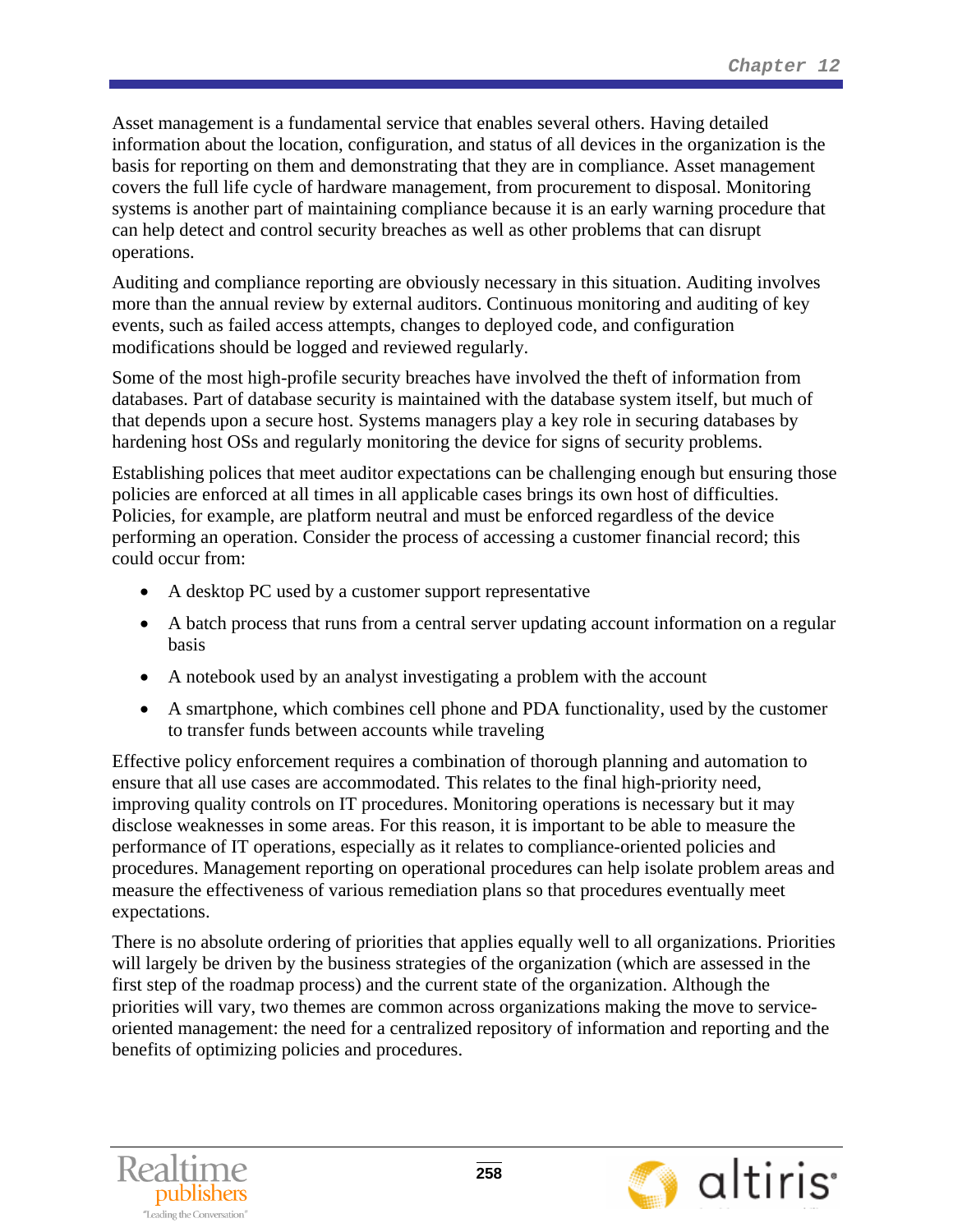# <span id="page-17-0"></span>*Building a Central Management Foundation*

Most, if not all, tasks associated with service-oriented management require or are made more efficient with the use of a CMDB, and some in particular, are virtually impossible without it:

- Change management
- Incident management
- Patch management

All these operations depend upon knowing what assets are in the organization, how they are configured, and how they relate to one another. A centralized repository provides information about individual assets as well as relationships between assets to delivered and agreed upon services. Gathering, verifying, and maintaining this can be a significant undertaking.

**Creating and maintaining a CMDB is a well-established systems management practice. It is a central** element of the ITIL framework; for more information about ITIL see, [http://www.itil.co.uk/.](http://www.itil.co.uk/)

# **Types of Information in Centralized Repository**

Building a centralized repository of information in a CMDB is best done in stages. First, the sections of the IT infrastructure should be prioritized and the most important configuration items addressed. This may include:

- Mission-critical servers
- PCs used in front-line support
- Key network devices
- In some cases, lines of business and other organizational structures

For each of these, the following information should be collected:

- OS running on the device
- OS version and patch status
- Applications on the device
- Location within the logical network
- Status of required software, such as anti-malware and host-based firewalls
- Network information, such as IP address and DNS server

In addition, relationships between devices should also be collected. This can include dependencies, such as:

- Devices dependent on particular routers and switches
- IP devices dependent on particular DNS servers
- Content filters and intrusion prevention systems (IPSs) assigned to particular subnets
- Outputs from one organizational unit as inputs to another unit

With a sense of the types of information to collect, the next challenge is how to collect it.

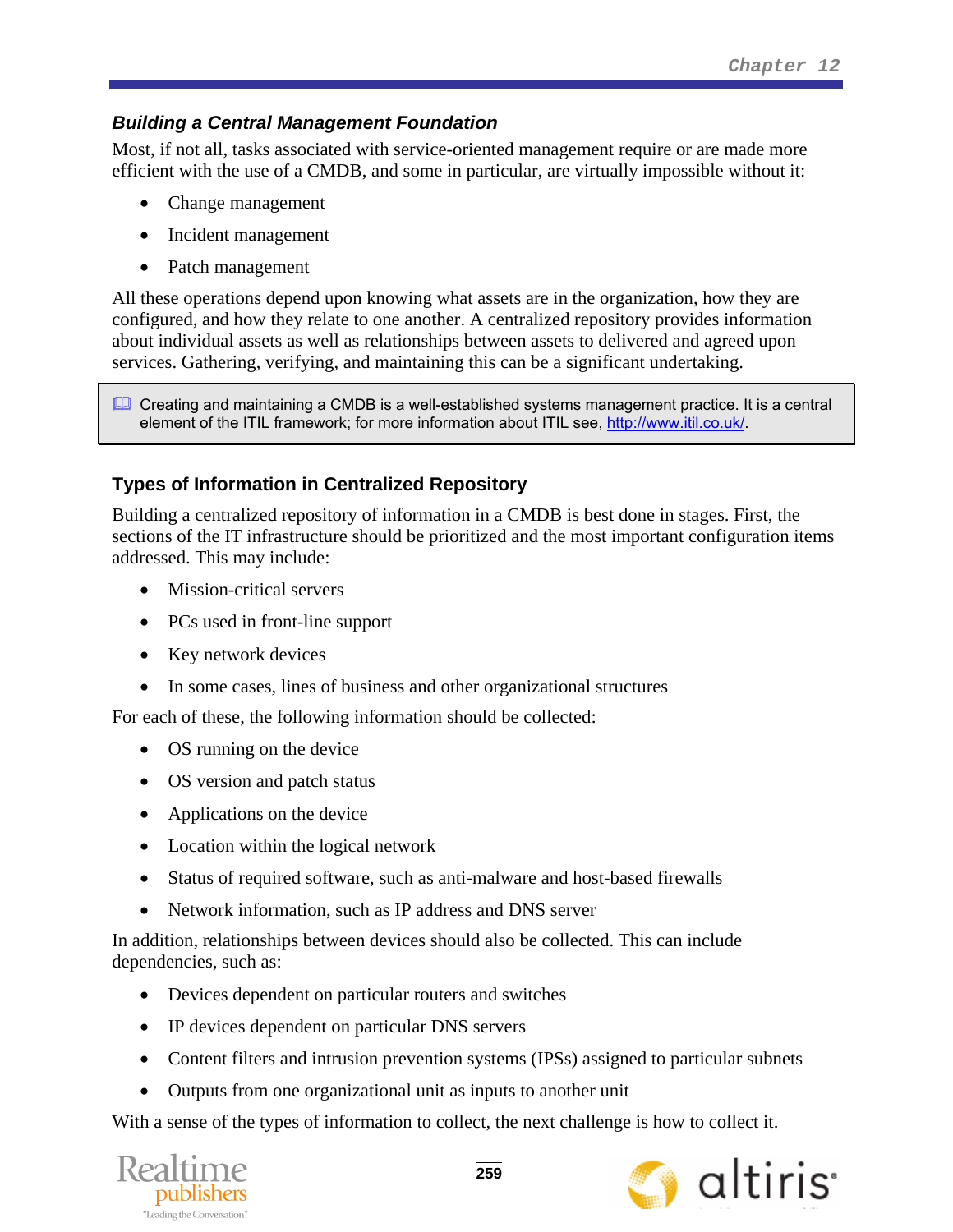# <span id="page-18-0"></span>**Methods for Collecting and Verifying Configuration Item Data**

The level of information that should be tracked with configuration items is detailed enough and some of it changes frequently enough that automated methods are required to collect and maintain it. Two basic approaches are available: agent-based and agentless collection.

Agent-based collection depends upon a typically small program resident on devices that collect local information and update the configuration database. Although agents can be carefully designed to accommodate the specifics of each OS, this does introduce some management overhead. For example, the agents much be distributed, installed, and updated just like other applications on the devices. Furthermore, some systems managers might not want another piece of code running on devices that could in any way interfere with existing applications.

An alternative method is agentless data collection. With agentless information gathering, devices on the network are queried from a central server and no additional software is required on the device. This approach has several advantages, including:

- No software is required to remain resident on the client
- New devices can be detected without installing agents on the device
- Collection procedures are centrally managed

With a CMDB in place, an organization is just about ready to begin implementing serviceoriented management practices. There is, however, one other area that must be attended to optimizing policies and procedures.

# *Optimizing Policies and Procedures*

Automation and centralized management of information can help streamline operations and make them more efficient; however, doing so cannot optimize operations to provide the greatest benefit to the organization. Consider an example. A hypothetical company has an ad-hoc approach to management and addresses basic tasks in the following ways:

- When new employees join the company, a notebook is ordered for the new worker unless one is readily available, perhaps from someone who just left the company. There is no central tracking of assets, so finding an existing asset depends on the memory of individual managers.
- When a vendor announces a patch, the systems managers decide at that time to install it or not, sometimes testing on non-production systems first and sometimes not. Without a prioritized ranking of assets, there is no way to quickly determine all the devices that should get the patch and in what order.
- Frontline IT support occasionally makes the rounds to check the status of anti-malware on notebooks. Most of the sales staff spend most of their time out of the office, so finding time to check their devices is a challenge. There is no single system for tracking which devices have been checked and which have not.



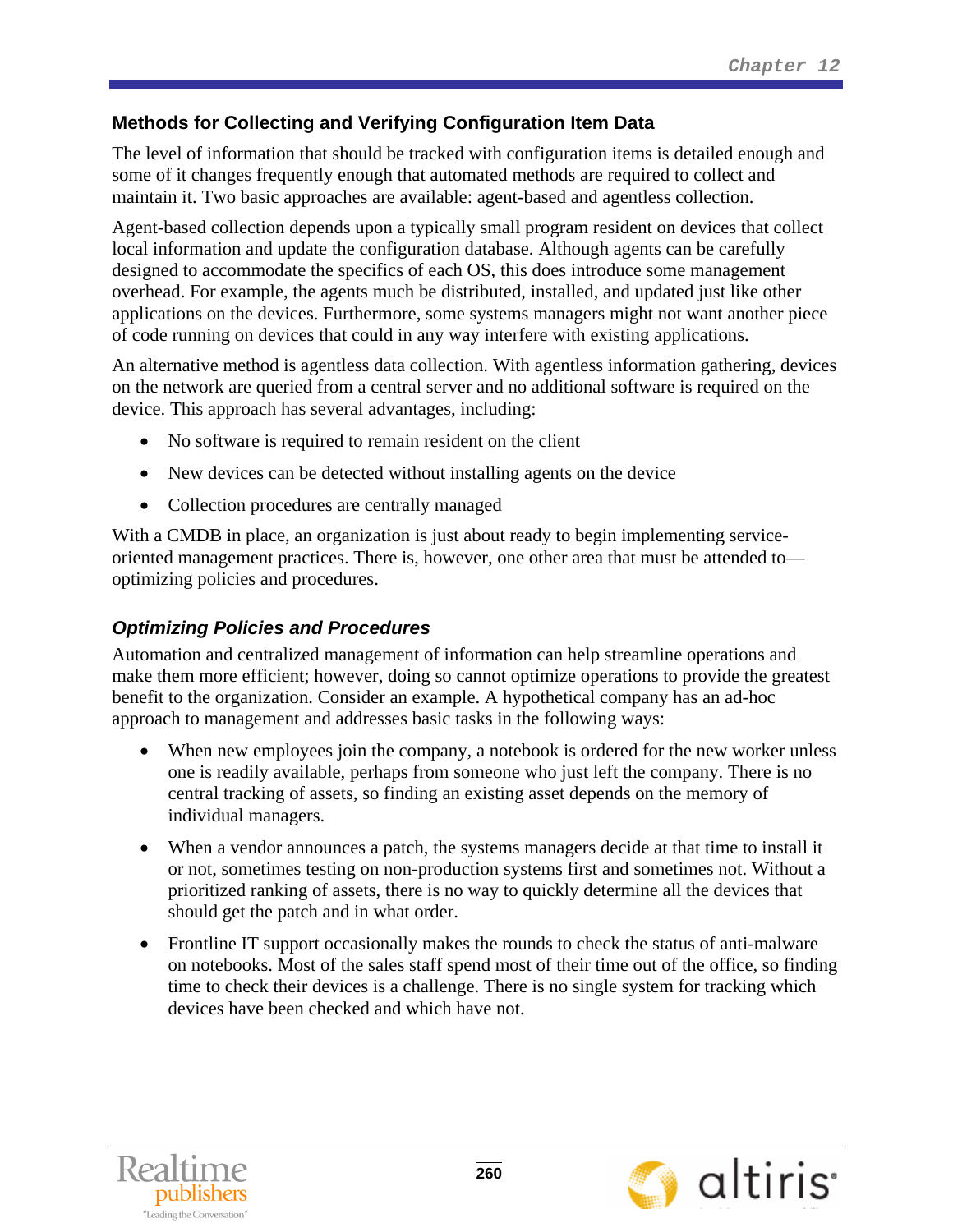In such as extreme case as the one just described, one could install a CMDB, collect information about configuration items, and even keep it up to date with regular refreshes. The problem is it would do some good but not as much as possible. Potential benefits include:

- A single reporting system for which applications and OSs are running on each device
- A single reporting system for determining the patch level of each device
- A rudimentary asset-tracking system that could at least catalog basic information about devices on the network

What this approach would miss are the benefits that come from a combination of wellformulated management policies and automated services:

- Prioritizing devices in terms of mission-critical functions
- Linking documentation to configuration items
- Integrating asset management information with other management tools, such as patch management and deployment systems
- Enforcing policies based on attributes of devices and their users

Optimizing policies and procedures requires:

- An understanding of business goals and strategies
- Overall risk tolerance of the organization
- Regulations and other constraints on the organization
- An understanding of the existing IT infrastructure and plans for future changes
- A commitment to follow established procedures when carrying out IT management tasks

The last bullet point is one of the most important. The specific details of how one manages patches, deployments, or testing is often less important than the fact that one is following an established set of procedures. This is the topic addressed in the final step of the roadmap.



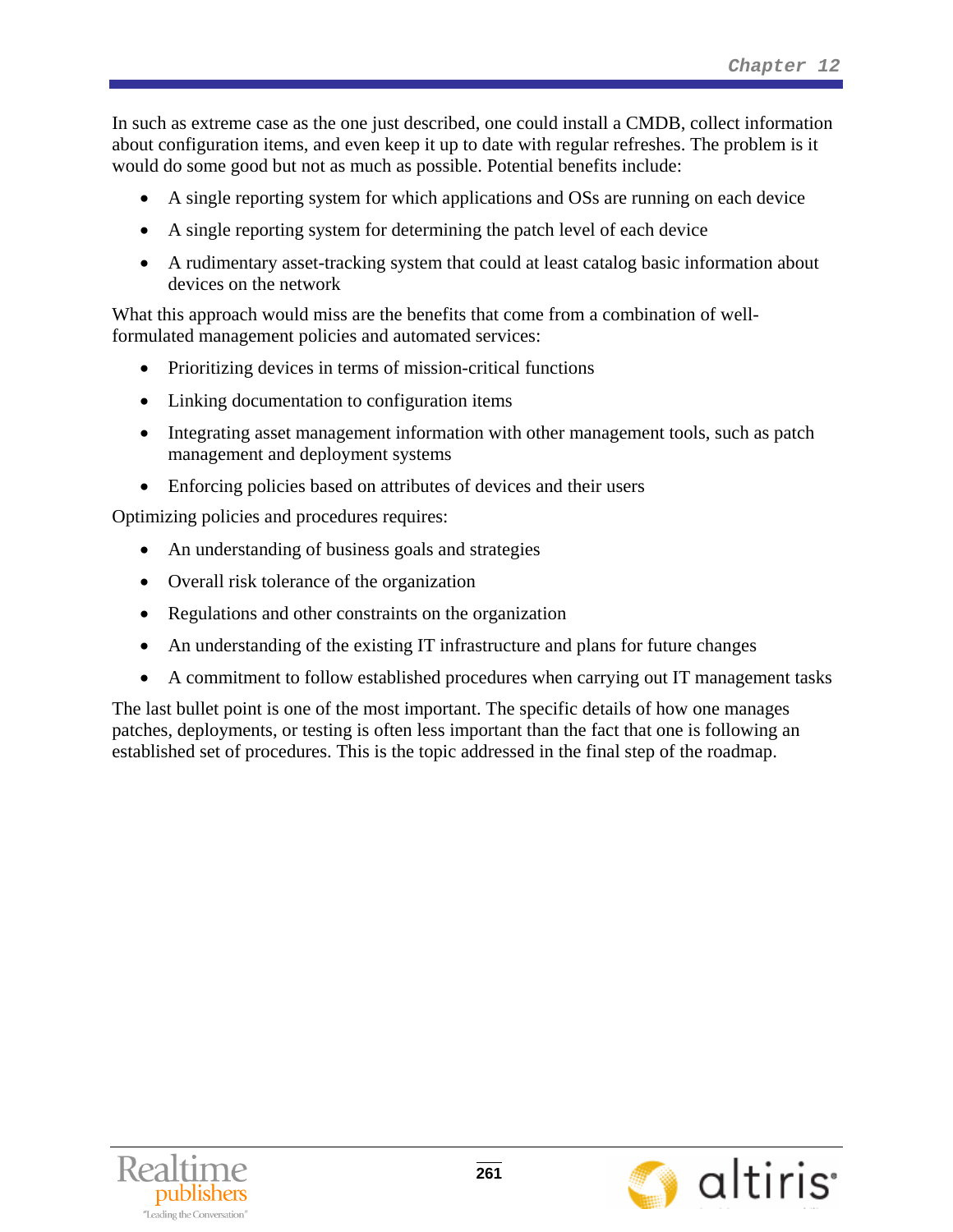# <span id="page-20-0"></span>**Roadmap Step 3: Implementing a Service Model for Systems Management**

In many ways, the most difficult work is done by the time you reach the final step of the roadmap. Prior to this step, many of the issues have dealt with organizational readiness and the ability to adopt formal management procedures. The foundation has been set with the introduction of a CMDB and the tuning of policies and procedures. The next step is to put the product of these efforts into day-to-day management. For that, there are three factors to keep in mind:

- Adapting best practices
- Measuring operations
- Adapting to changing business requirements

Each of these high-level directives can help ensure the greatest benefit is derived from adopting a service-oriented management approach.

# *Adapting Best Practices*

Best practices, like ITIL and COBIT, are complementary frameworks for understanding the kinds of tasks that must be performed to effectively manage and govern an IT operation. As anyone who has been in IT for a decade or more knows, best practices are like fashions: sometimes they are "in" and sometimes they are "out" but if you wait long enough, they will be back.

There is some logic to this cycle. Any best practice will address some of the needs of management. There are limits, though. Any best practice, such as ITIL, will not cover every conceivable issue facing an IT manager. For example, ITIL does not adequately address measuring management functions. Even if you completely implement ITIL practices, there will be other tasks that need attention. Some will see this as a flaw in ITIL and advocate some other set of best practices that are stronger on measurement. It is highly likely, though, that the new framework will be weak in some other area. The point is that no best practice framework will address all of a manager's needs.

One way to benefit from a best practice frameworks is to use what they have, applying the ideas incrementally and in combination with other frameworks to find the most appropriate solution for your organization. Best practices do not manage for you; they do not alleviate the need to experiment and formulate your own solutions. They are excellent starting points, not final destinations.

Though out this guide, the discussion of service-oriented management has built on several best practices and frameworks, including:

- ITIL for infrastructure management
- COBIT for governance
- ISO-17799 for security

These will surely evolve and improve but are also sufficiently useful for immediate adoption.



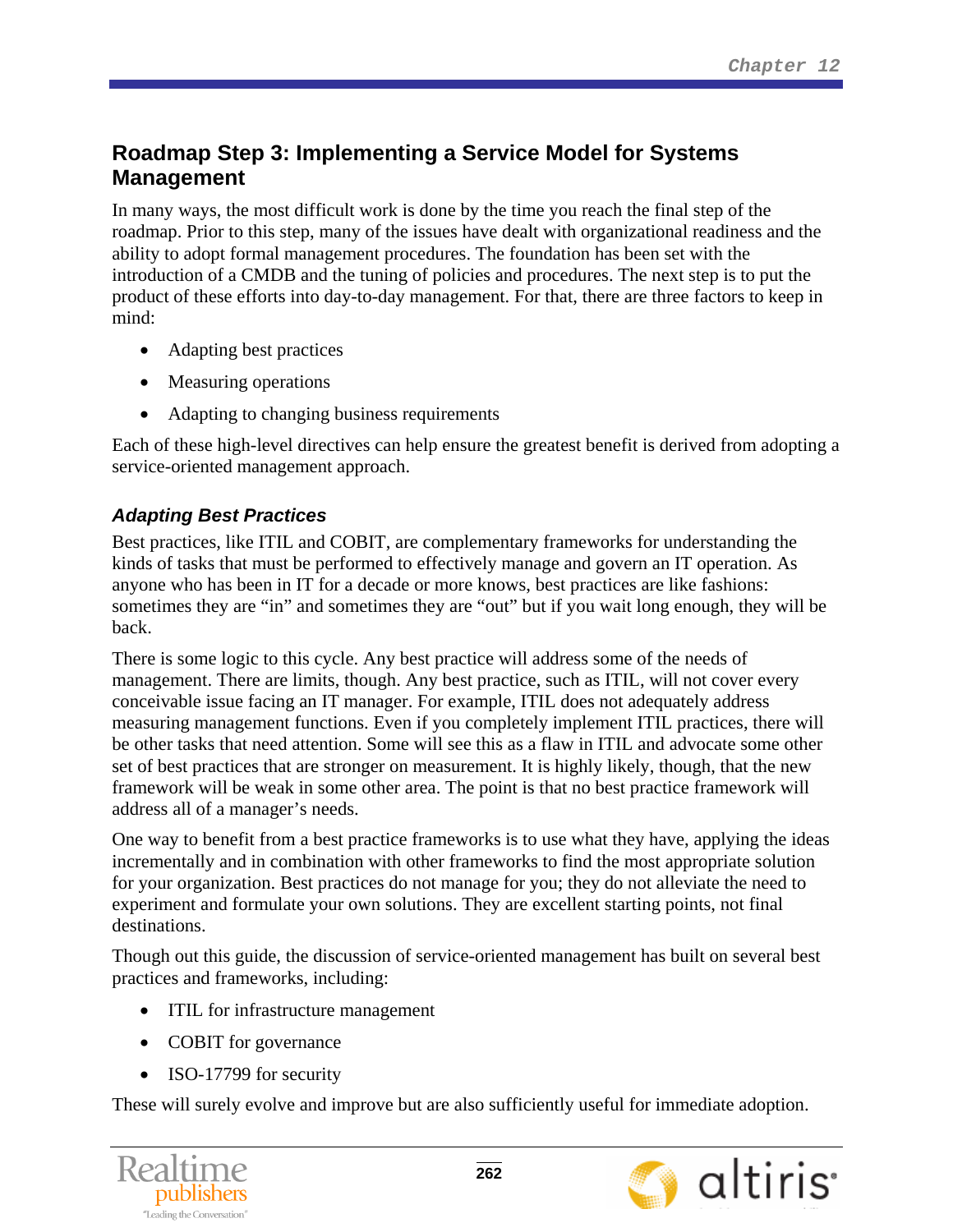#### **COBIT and ITIL: Complementary not Competitive**

COBIT and ITIL are both popular frameworks for managing IT, but they address different levels of management. They are best seen as complementing each other, not competing with each other.

COBIT is a governance framework. The goals of COBIT are to align IT operations with business objectives and to ensure successful implementation of those objectives. COBIT is divided into four main areas:

- Planning and organizing
- Acquiring and deploying
- **Delivering and supporting**
- Monitoring and evaluating

These cover the full breadth of IT operations. ITIL, however, is more focused on delivery of services and support, assuming proper alignment and governance are already in place. The core areas of ITIL are:

- Service support
- Service delivery
- Planning service management
- Security management
- Infrastructure management
- Application and software asset management

Both COBIT and ITIL can be implemented independently but the high-level executive perspective of COBIT also works well alongside the procedural management perspective of ITIL.

Another framework that is commonly used is the COSO framework (from Committee of Sponsoring Organizations of the Treadway Commission), which primarily addresses financial governance and management. This best practice addresses several areas, including:

- Internal control environment
- Objective setting
- **Event identification**
- Risk assessment
- Risk response
- Control activities
- Information and communication
- **Monitoring**

The objective of this framework is to identify the processes and executive management tasks associated with the rational pursuit of organizational objectives, the efficient use of resources, and proper and responsible reporting to stakeholders. COSO addresses broad organizational functions, not just IT operations, but it is often discussed, along with COBIT, as a means of achieving compliance with government regulations, particularly SOX.



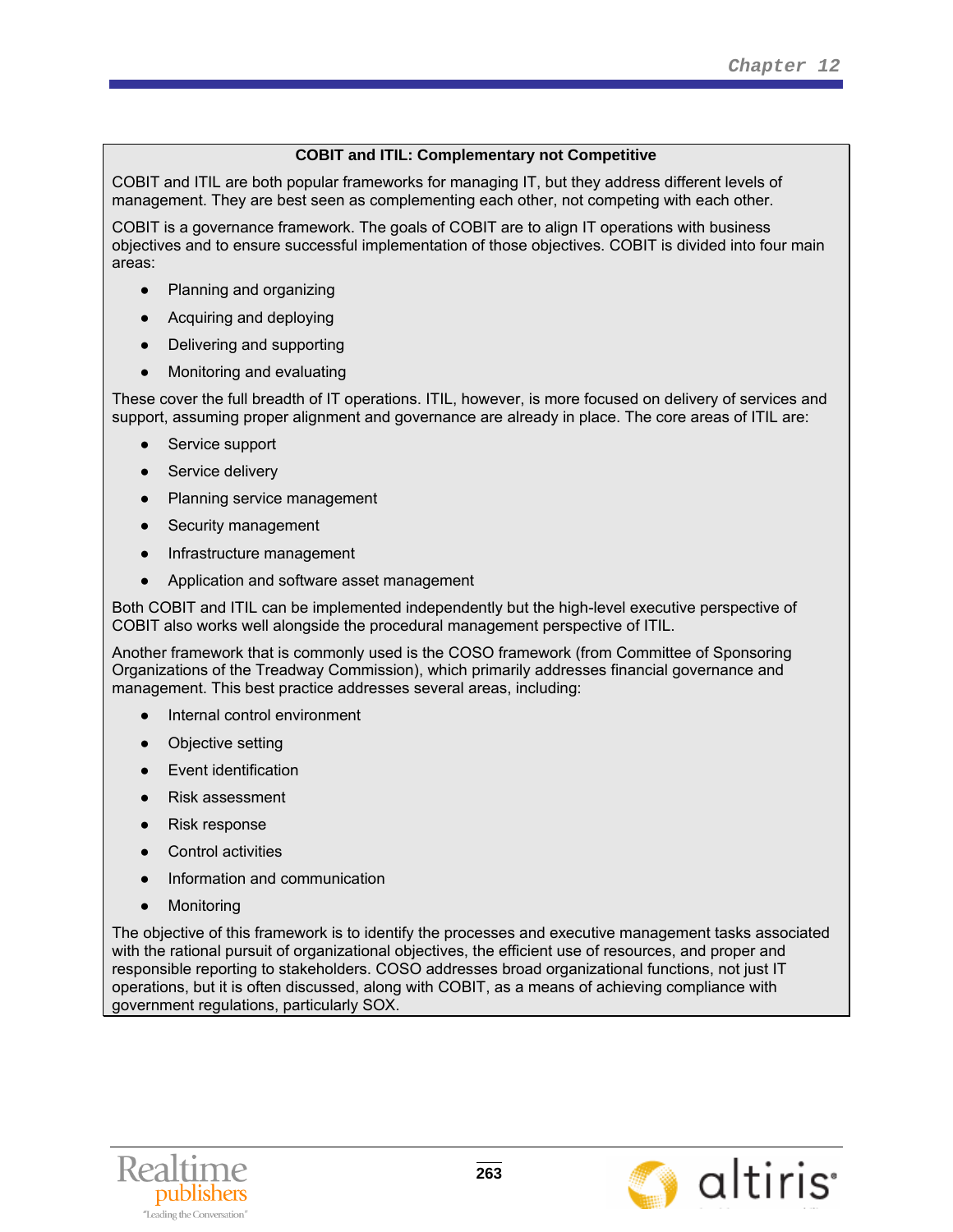# <span id="page-22-0"></span>*Measuring Operations*

There is an old saying that you cannot manage what you do not measure. This is certainly true in IT. One does not need to measure every aspect of every procedure and operation. Rather, it is better to find representative measures for key services, such as:

- In service support, the number of service desk calls, the duration of calls, and the number of calls escalated
- In patch management, the number of patches applied, the number of failed patch operations, and the time required to apply patches
- In deployment management, the number of devices updated, the number of failed deployment attempts, and the staff hours required
- In change management, the number of changes, the time to approve changes, and the number of emergency changes

Like best-practice frameworks, these examples are starting points for formulating sets of measures that reflect the state of IT infrastructure and operations.

# *Adapting to Changing Business Requirements*

Business requirements are dynamic. Sound IT management practices are relatively well structured but still accommodate change. The goal for IT management is to provide a stable infrastructure that can be applied in different ways and can be changed relatively easily. Several factors contribute to this:

- Use of management best practices—There is no re-inventing of the wheel
- Use of standardized architecture—Variations and exceptions increase management challenges
- Commitment to policies and procedures—Every exception to these creates potentially more work for systems administrators at later times
- Centralized repository of configuration data so that information is available when needed

Service-oriented management as described throughout this guide contributes to the adaptability of an organization and, when used in conjunction with best practices such as ITIL and COBIT, provides the foundation for an adaptable IT organization.